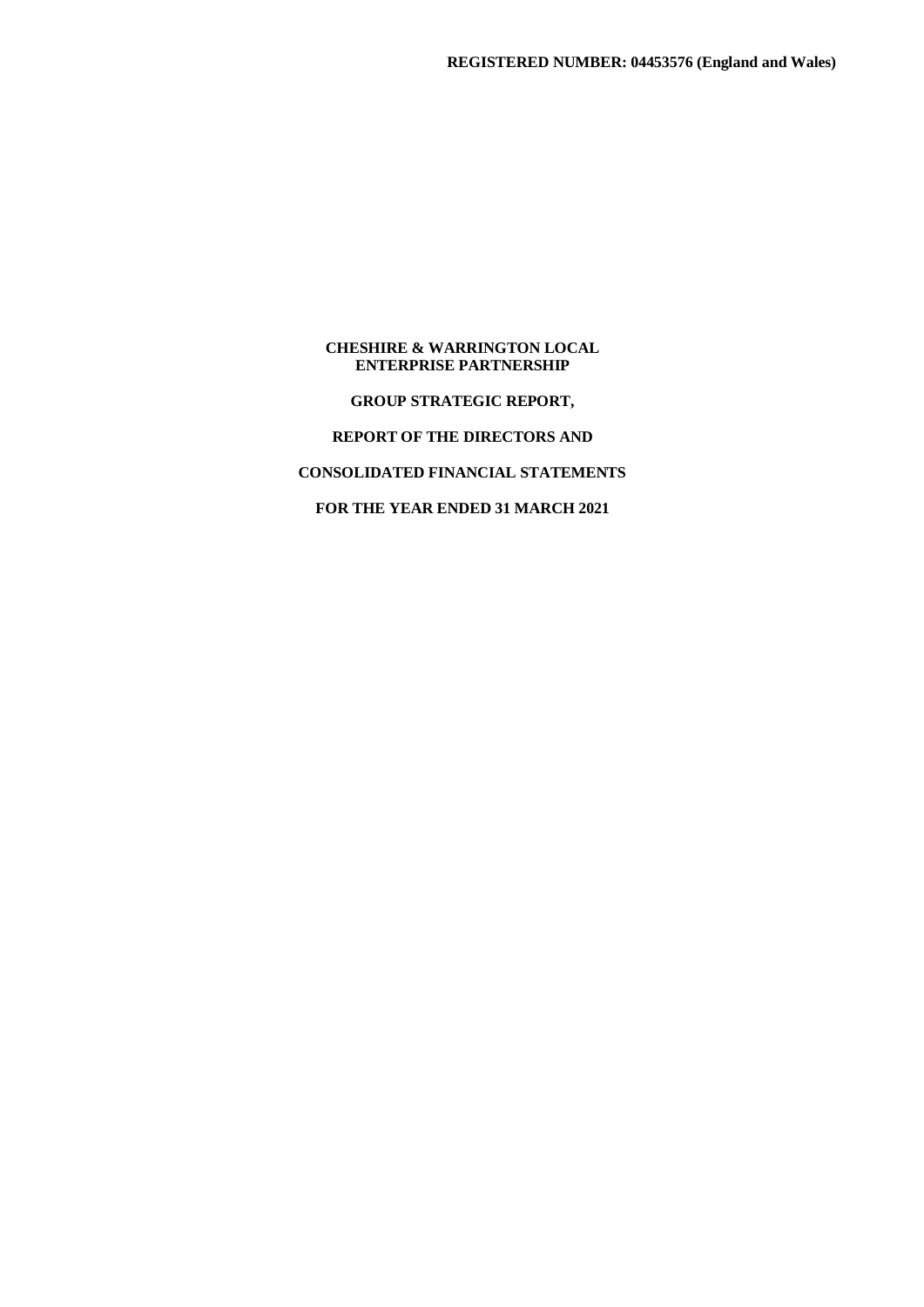## **CONTENTS OF THE CONSOLIDATED FINANCIAL STATEMENTS FOR THE YEAR ENDED 31 MARCH 2021**

|                                                        | Page |
|--------------------------------------------------------|------|
| <b>Company Information</b>                             | 1    |
| <b>Group Strategic Report</b>                          | 2    |
| <b>Report of the Directors</b>                         | 5    |
| <b>Report of the Independent Auditors</b>              | 7    |
| <b>Consolidated Income Statement</b>                   | 10   |
| <b>Consolidated Other Comprehensive Income</b>         | 11   |
| <b>Consolidated Balance Sheet</b>                      | 12   |
| <b>Company Balance Sheet</b>                           | 13   |
| <b>Consolidated Statement of Changes in Equity</b>     | 14   |
| <b>Company Statement of Changes in Equity</b>          | 15   |
| <b>Consolidated Cash Flow Statement</b>                | 16   |
| <b>Notes to the Consolidated Cash Flow Statement</b>   | 17   |
| <b>Notes to the Consolidated Financial Statements</b>  | 18   |
| <b>Company Detailed Income and Expenditure Account</b> | 30   |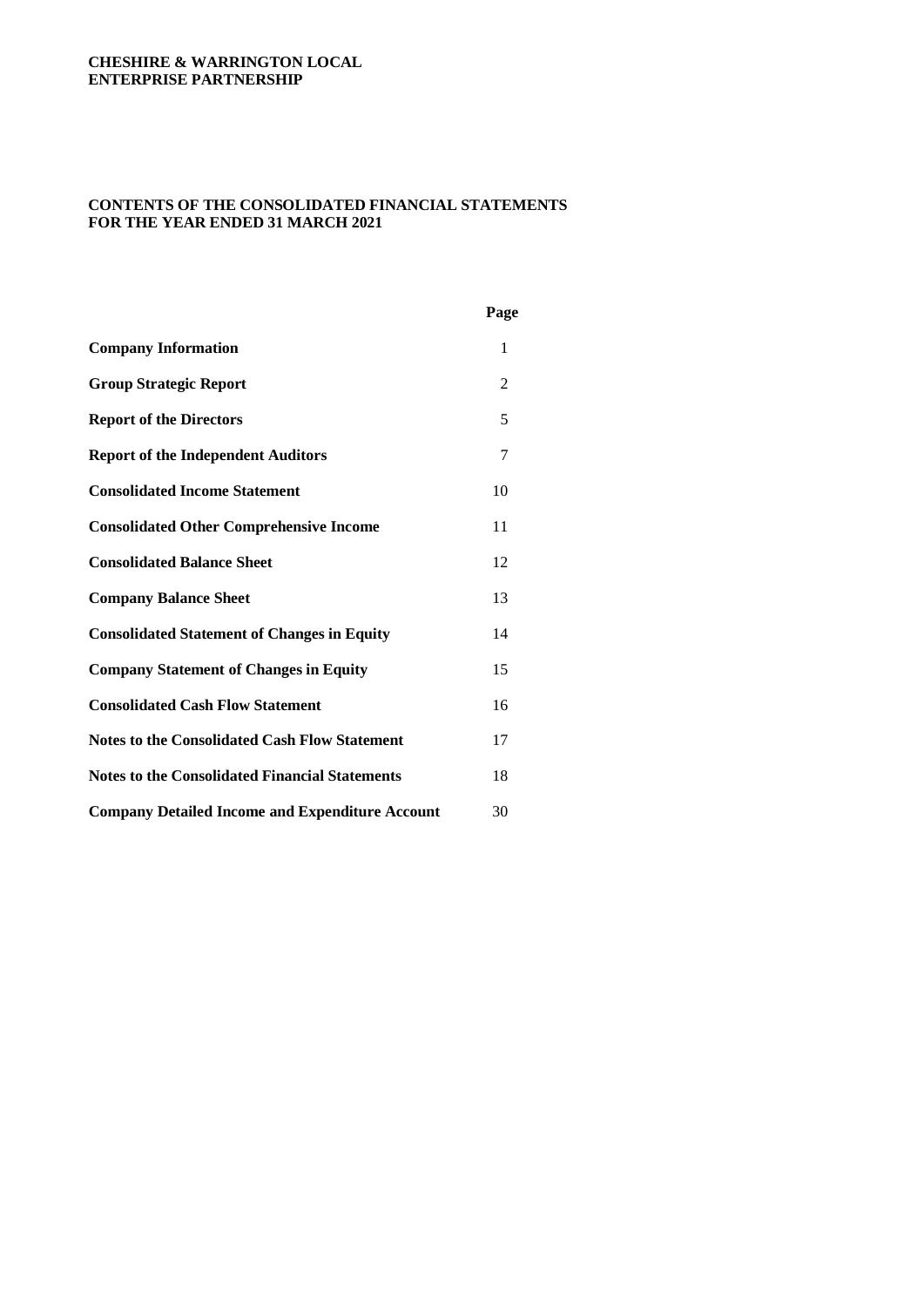## **COMPANY INFORMATION FOR THE YEAR ENDED 31 MARCH 2021**

## **DIRECTORS:** C E Hayward

S K Kinsey J A Downes C J Hindley R L Bowden T J Brocklebank C J Browne Dr P Broxton N J Dunbar L C Gittins N C Newton Professor E A Simmons Dr A Choi A McDonald Dr K P MacKay L M Jones R W N Collis

#### **REGISTERED OFFICE:** Floor 1

Wyvern House The Drumber Winsford Cheshire CW7 1AH

**REGISTERED NUMBER:** 04453576 (England and Wales)

**AUDITORS:** Murray Smith LLP Chartered Accountants Statutory Auditor Darland House 44 Winnington Hill Northwich Cheshire CW8 1AU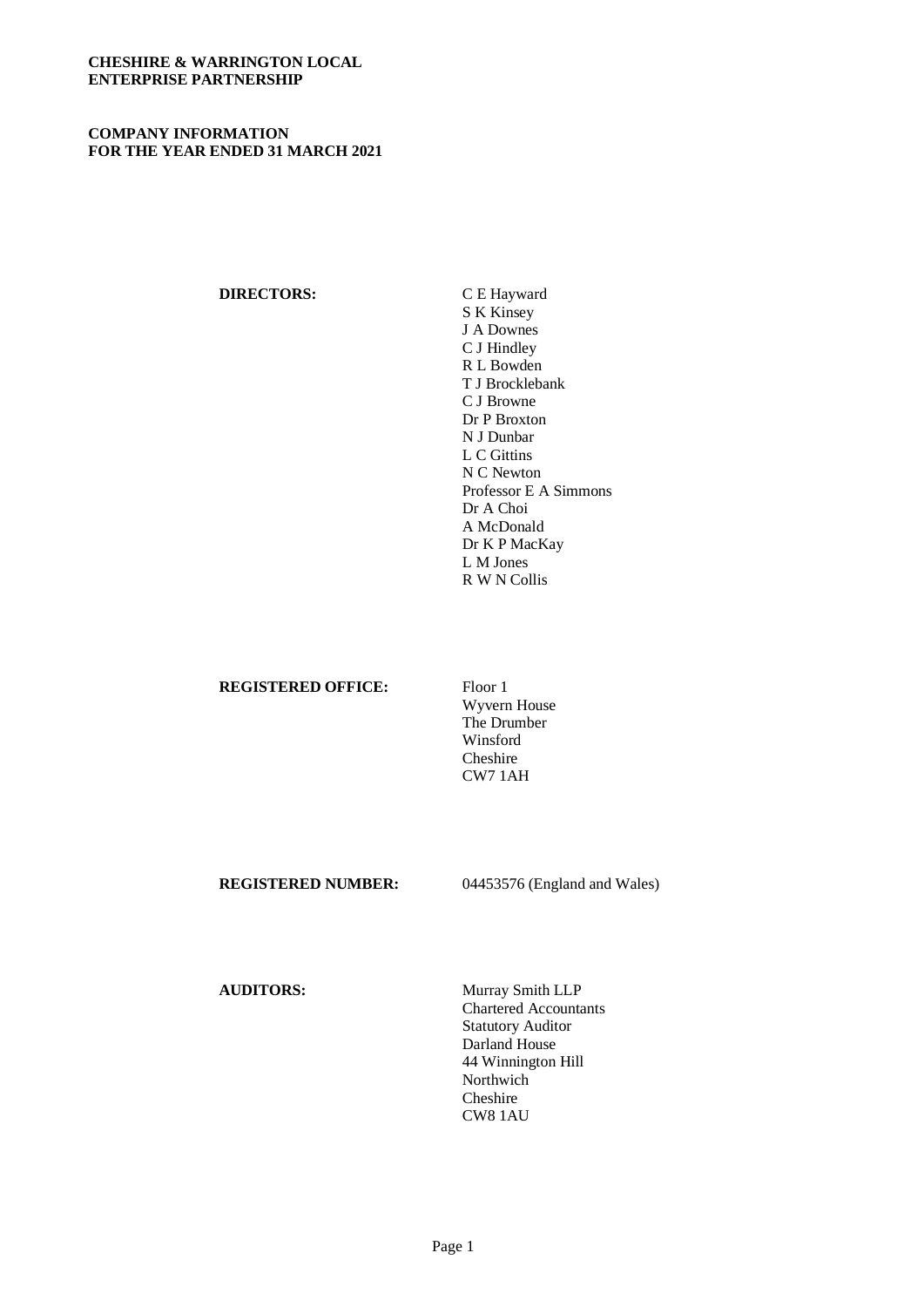## **GROUP STRATEGIC REPORT FOR THE YEAR ENDED 31 MARCH 2021**

The directors present their Strategic report, together with the Directors' report, the financial statements and auditors' report, for the Cheshire & Warrington Local Enterprise Partnership Group for the year ended 31 March 2021.

#### **REVIEW OF BUSINESS**

The statement of comprehensive income is set out on page 10.

The consolidated company's turnover for the full year ended 31 March 2021 was £4.7 Million (31 March 2020: £4.4 Million). The principal activity of the company continues to be a partnership of public and private sector organisations for the promotion of economic activity and growth in Cheshire and Warrington. Turnover primarily takes the form of receipt of various government grants which support the development of economic strategy and plans for infrastructure and skills development. Marketing Cheshire, the subsidiary of the LEP, engages in activities which promote the visitor economy and the sub-region to businesses and residents. In addition, the LEP has, for the past few years, administered several capital grants schemes on behalf of government, receiving a management fee.

Over recent years turnover has grown by virtue of the LEP receiving increased levels of grant to support business and by engaging in more programmes of activity, particularly relating to skills. Grant levels are set each year by central government departments and the trajectory of growth cannot be assumed to continue.

The LEP and Marketing Cheshire are not for profit companies but seek to maintain adequate reserves to manage fluctuations in income and activity levels.

#### **STRATEGIC REPORT**

Over the past three years the LEP has expanded its programme of activities significantly. This expansion included transferring the Business Growth and Skills Hub from an outsourced provider to the LEP, engaging in several skills related programmes including the Pledge, the Skills Advisory Panel, the Digital Skills Partnership, and hosting the Northern Powerhouse 11 partnership of eleven northern based LEPs.

Since 2016, the Cheshire Science Corridor has held Enterprise Zone status, meaning that any growth in business rates income is retained in the sub-region to be recycled into additional economic development activity. To support the LEPs capability to generate investment in the Enterprise Zone, in 2020 the LEP finalised three £10 Million facility agreements, one with each of the three local borough councils. Loans are being drawn by the LEP under each facility, to support investment into new developments, thereby enabling the generation of higher business rates income. In the first instance, most of the income will be used to repay the loans, but surpluses will continue to benefit the region until 2041.

During 2020-21, the LEPs activity has been dominated by responding to the impacts on the local economy of the Covid pandemic. Through our website, social media and business engagement we have provided support to businesses during the fast-moving environment of central government policy development. The volume of engagement we experienced in the year was substantial. During the year we received several additional grant awards from central government which increased the Growth Hub budget from £287k to almost £700k which enabled us to deliver more support to local businesses.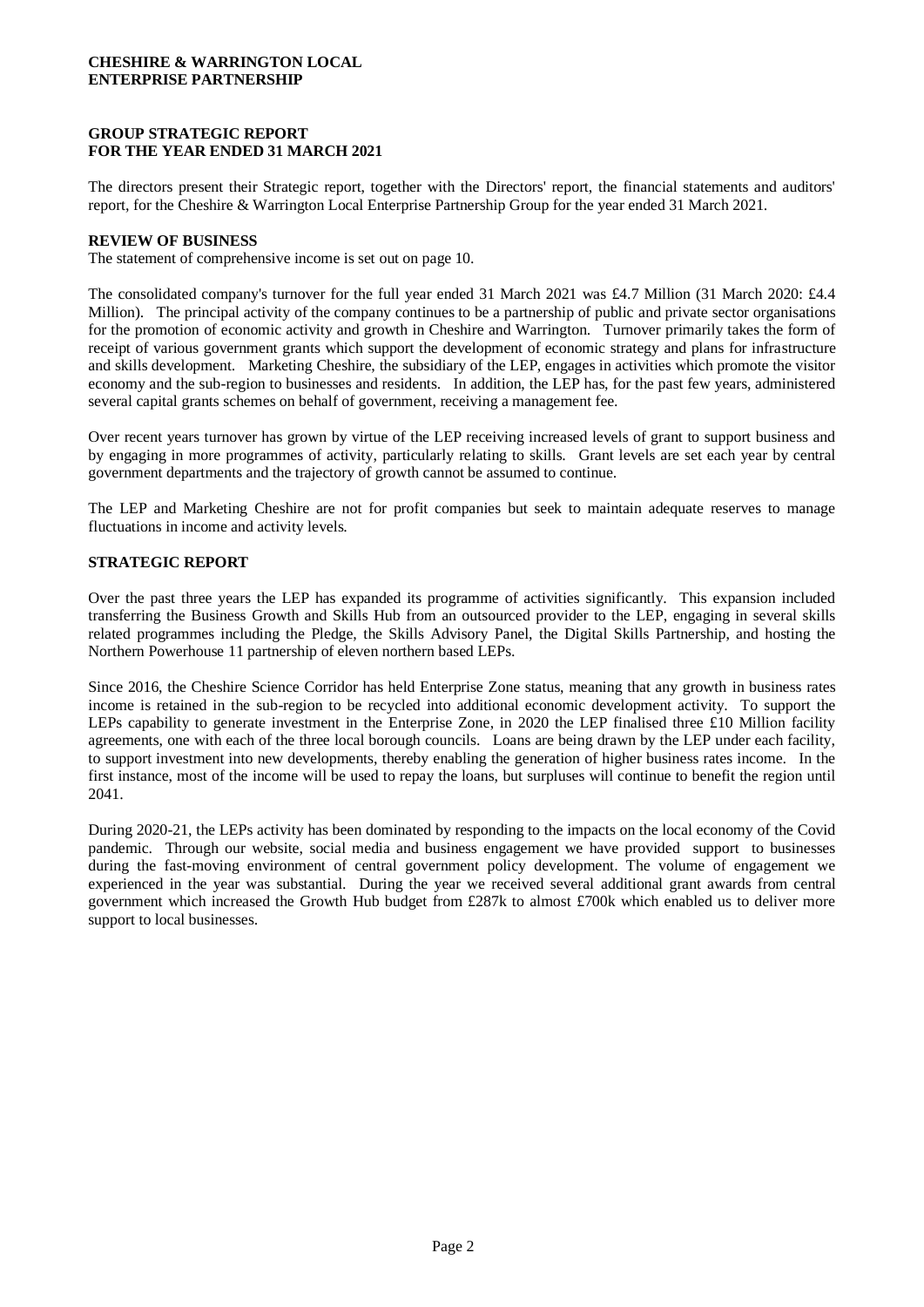## **GROUP STRATEGIC REPORT FOR THE YEAR ENDED 31 MARCH 2021**

The Pledge embraced the concept of virtual engagement conferences between employers and schools running several sessions over the year each attracting thousands of participants.

The LEP and Marketing Cheshire employed three staff members to support Accelerate. Funds are recovered from the University of Chester which is responsible for the programme. During 2020-21 many businesses have focussed on different priorities due to Covid which has delayed the uptake of training.

Covid was not the only issue of significance for our economy. The run up to Brexit which happened as planned on 31st December 2020, represented a period of significant uncertainty for many of our local businesses. We continue to provide information, advice and signposting.

Marketing Cheshire became a subsidiary of the LEP in 2019, when the LEP became its' sole member. Whilst Marketing Cheshire maintains its' activities as a Destination Management Organisation for Tourist Information and Visitor Services, Covid brought many of these activities to a near standstill, although, when Covid restrictions have allowed, various campaigns have been run to encourage people to the area. However, close co-operation with the LEP re-positioned its remit to help support local messages to people and businesses including inward investment marketing, with the aim of retaining and attracting business and people to our region.

In its role as a member of the Northern Powerhouse 11 LEPs, the LEP holds the funds and employs the staff of NP11, providing some policy advice and accounting and governance support.

The broad range of activities and funding streams have increased the financial scale and complexity of the LEP, and this is reflected in the annual accounts which form part of this report. In addition, the annual accounts include an adjustment from prior years. The LEP is one of several partners in the Greater Manchester and Cheshire Life Sciences Fund but, in prior reports, the associated investment has not been shown as part of the LEP accounts. The LEP share of the fund, which amounted to a commitment to contribute £10 Million to the fund over several years was financed by the receipt of grant. Each year the value of the LEP's holding within the fund is revalued with the movement reported as part of the statement of comprehensive income.

For the first time in 2020-21, the LEP has reached a scale where it is required to prepare consolidated group accounts and small companies' exemptions can no longer be applied.

Looking ahead into 2021-22, the Chancellor's budget in March announced reviews of LEPs and DMOs, which is due to reach conclusions by the autumn. We will be actively participating in these reviews and welcome the opportunity to describe to policy makers the creative approaches we have applied in Cheshire and Warrington to meet the challenges of the last year and how we intend to support recovery. Our funding for 2021-22 is secure and we shall, as we always have, adapt as necessary to the outcomes of the reviews.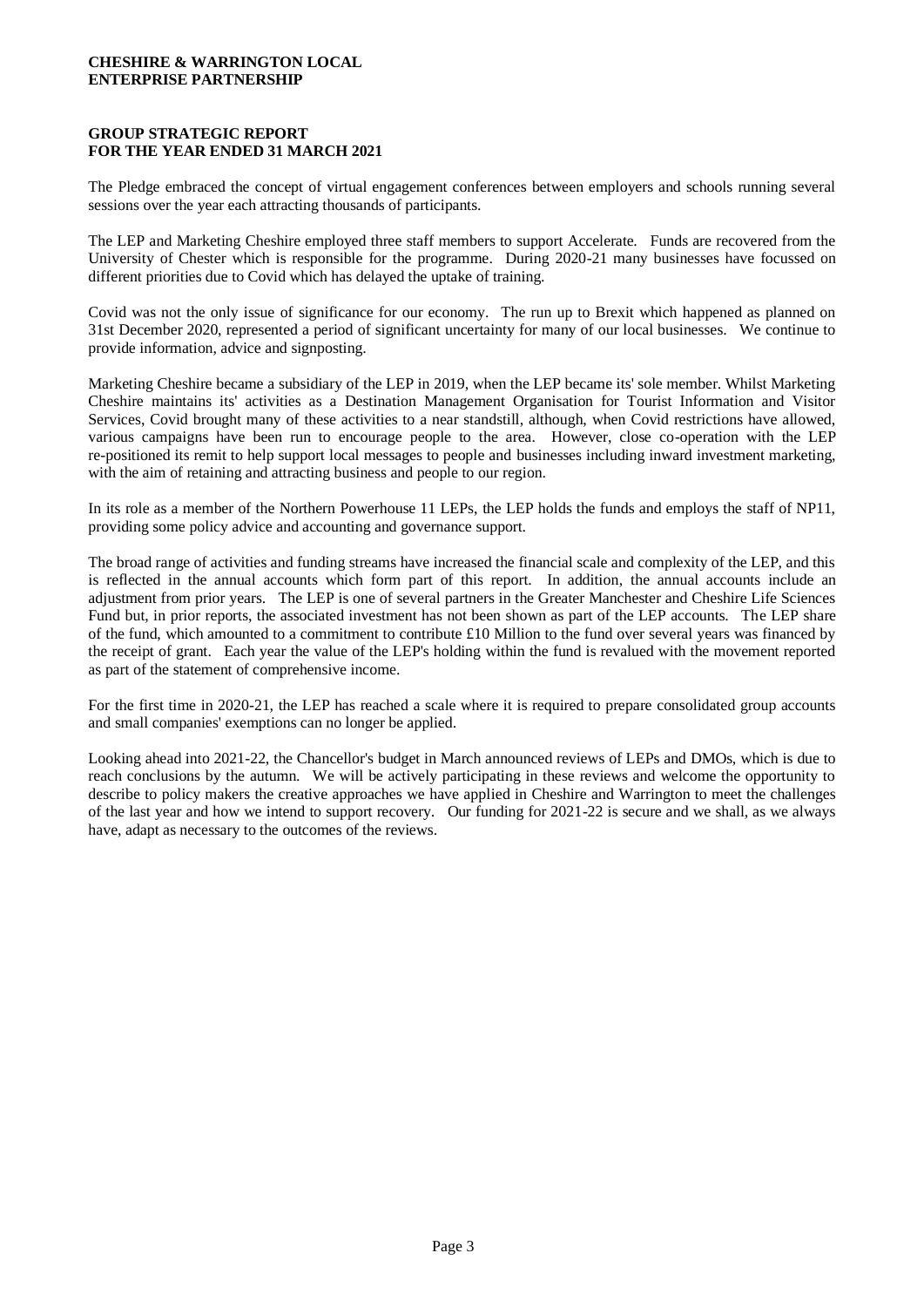## **GROUP STRATEGIC REPORT FOR THE YEAR ENDED 31 MARCH 2021**

#### **PRINCIPAL RISKS AND UNCERTAINTIES**

The principal risks and uncertainties facing the company are described below.

Economic Environment - the risk of reputational damage should the company fail to support and influence businesses, economic investment and growth, and skills.

Financial / Commercial - the risk that the company is largely reliant on national and local government funding. Repayment of the loan facilities for the Enterprise Zone investments are dependent on future business rate income, which may fluctuate.

Compliance - the risk of failing to comply with all relevant legislation and regulations.

Business Continuity - the risk that an adverse occurrence impedes business operations. The main area of risk is the recruitment and retention of key staff.

Health, Safety and Wellbeing - the risks related to the safety of staff, stakeholders and members of the public particularly in relation to the Covid pandemic.

The company's senior management regularly review these risks and their potential impact on the company and take mitigating action as necessary. The risk register is reviewed routinely at two of the board sub-committees, the Performance and Investment Committee and the Finance and Audit Committee.

#### **GOING CONCERN**

The directors have a reasonable expectation that the company has adequate resources and will continue to receive resources from government for the foreseeable future. Thus, they continue to adopt the going concern basis in preparing the annual financial statements,

#### **ON BEHALF OF THE BOARD:**

C E Hayward - Director

14 July 2021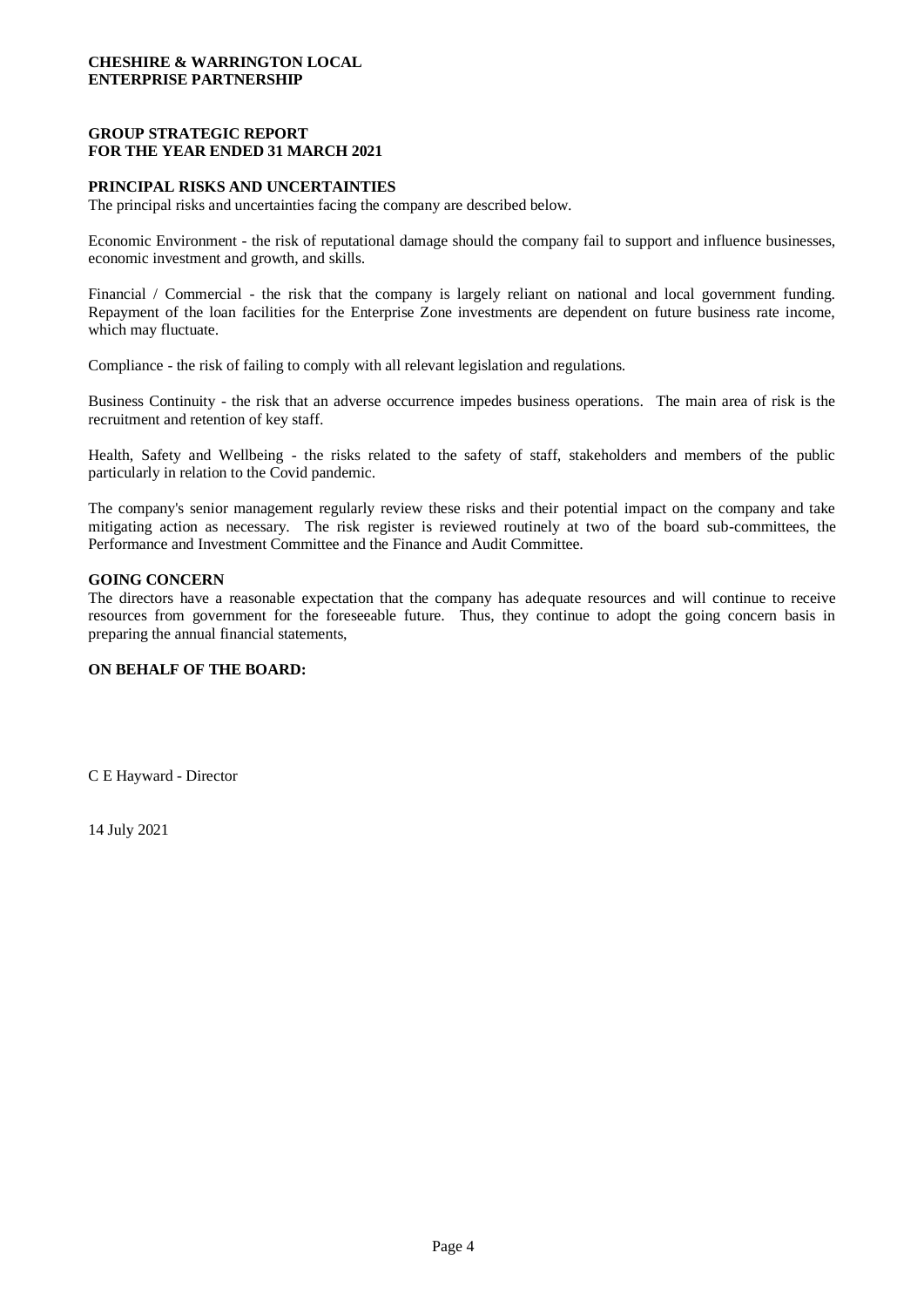## **REPORT OF THE DIRECTORS FOR THE YEAR ENDED 31 MARCH 2021**

The directors present their report with the financial statements of the company and the group for the year ended 31 March 2021.

#### **DIVIDENDS**

As the company is limited by guarantee it makes no distributions by dividends or any other means.

#### **DIRECTORS**

The directors shown below have held office during the whole of the period from 1 April 2020 to the date of this report.

C E Hayward S K Kinsey J A Downes C J Hindley R L Bowden C J Browne Dr P Broxton N J Dunbar L C Gittins N C Newton

Other changes in directors holding office are as follows:

G M Bristow - resigned 12 October 2020 T J Brocklebank - appointed 1 April 2020 Professor E A Simmons - appointed 7 April 2020

Dr A Choi, A McDonald, Dr K P MacKay, L M Jones and R W N Collis were appointed as directors after 31 March 2021 but prior to the date of this report.

A B Robinson and R J Mee ceased to be directors after 31 March 2021 but prior to the date of this report.

#### **STATEMENT OF DIRECTORS' RESPONSIBILITIES**

The directors are responsible for preparing the Group Strategic Report, the Report of the Directors and the financial statements in accordance with applicable law and regulations.

Company law requires the directors to prepare financial statements for each financial year. Under that law the directors have elected to prepare the financial statements in accordance with United Kingdom Generally Accepted Accounting Practice (United Kingdom Accounting Standards and applicable law). Under company law the directors must not approve the financial statements unless they are satisfied that they give a true and fair view of the state of affairs of the company and the group and of the surplus or deficit of the group for that period. In preparing these financial statements, the directors are required to:

- select suitable accounting policies and then apply them consistently;
- make judgements and accounting estimates that are reasonable and prudent;
- prepare the financial statements on the going concern basis unless it is inappropriate to presume that the company will continue in business.

The directors are responsible for keeping adequate accounting records that are sufficient to show and explain the company's and the group's transactions and disclose with reasonable accuracy at any time the financial position of the company and the group and enable them to ensure that the financial statements comply with the Companies Act 2006. They are also responsible for safeguarding the assets of the company and the group and hence for taking reasonable steps for the prevention and detection of fraud and other irregularities.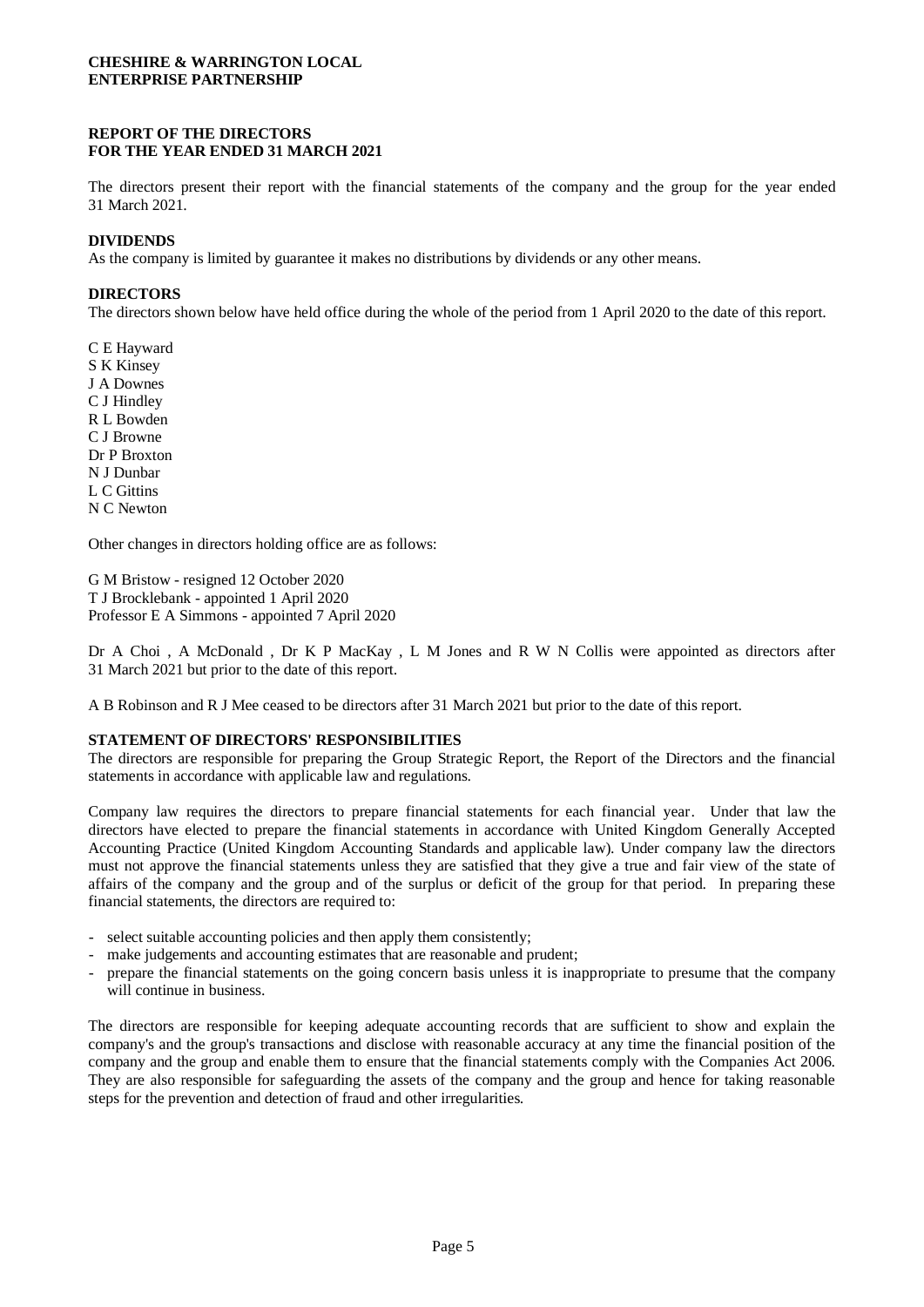## **REPORT OF THE DIRECTORS FOR THE YEAR ENDED 31 MARCH 2021**

#### **STATEMENT AS TO DISCLOSURE OF INFORMATION TO AUDITORS**

So far as the directors are aware, there is no relevant audit information (as defined by Section 418 of the Companies Act 2006) of which the group's auditors are unaware, and each director has taken all the steps that he or she ought to have taken as a director in order to make himself or herself aware of any relevant audit information and to establish that the group's auditors are aware of that information.

#### **AUDITORS**

The auditors, Murray Smith LLP, will be proposed for re-appointment at the forthcoming Annual General Meeting.

#### **ON BEHALF OF THE BOARD:**

C E Hayward - Director

14 July 2021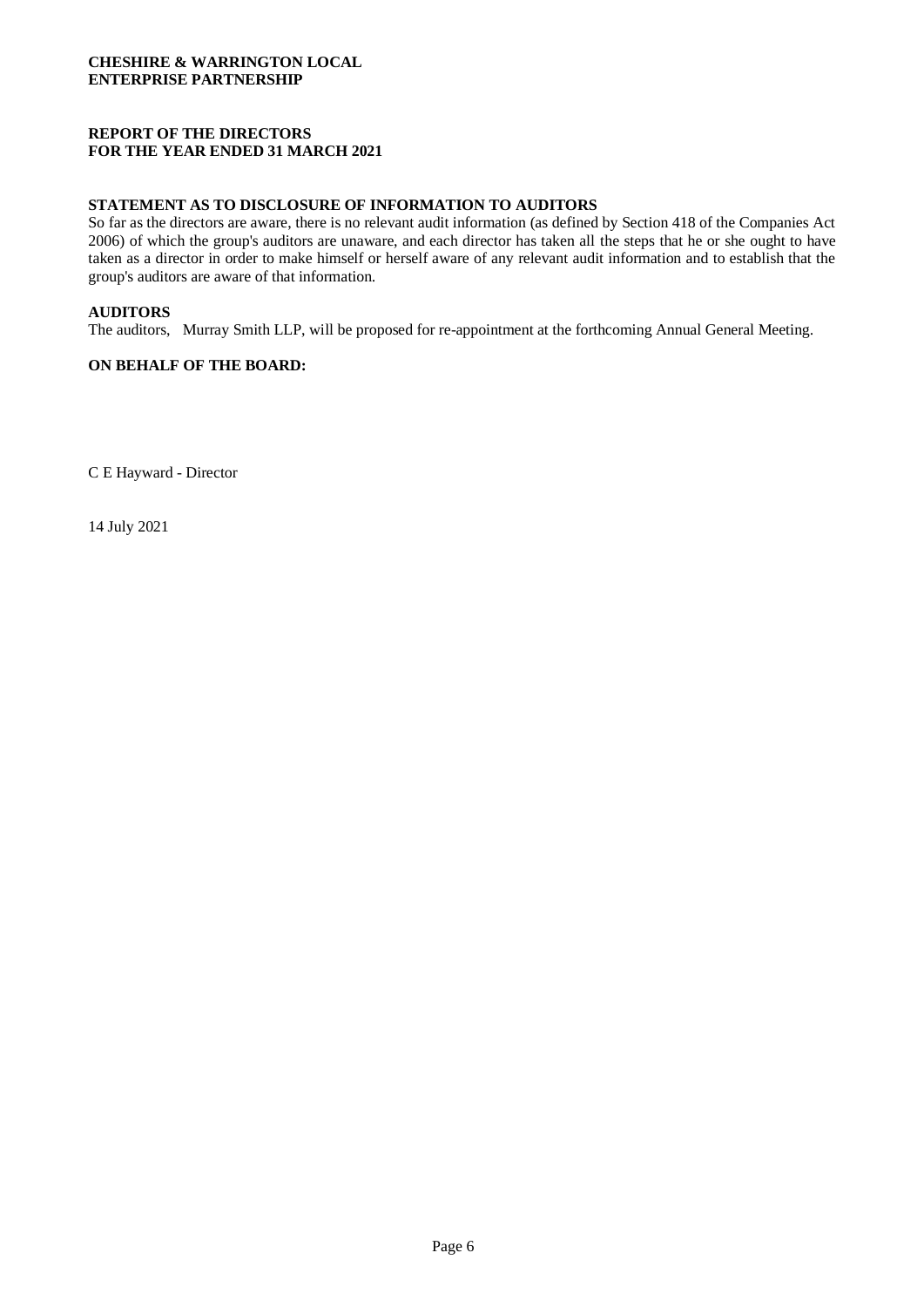#### **REPORT OF THE INDEPENDENT AUDITORS TO THE MEMBERS OF CHESHIRE & WARRINGTON LOCAL ENTERPRISE PARTNERSHIP**

## **Opinion**

We have audited the financial statements of Cheshire & Warrington Local Enterprise Partnership (the 'parent company') and its subsidiaries (the 'group') for the year ended 31 March 2021 which comprise the Consolidated Income Statement, Consolidated Other Comprehensive Income, Consolidated Balance Sheet, Company Balance Sheet, Consolidated Statement of Changes in Equity, Company Statement of Changes in Equity, Consolidated Cash Flow Statement and Notes to the Consolidated Cash Flow Statement, Notes to the Financial Statements, including a summary of significant accounting policies. The financial reporting framework that has been applied in their preparation is applicable law and United Kingdom Accounting Standards, including Financial Reporting Standard 102 'The Financial Reporting Standard applicable in the UK and Republic of Ireland' (United Kingdom Generally Accepted Accounting Practice).

In our opinion the financial statements:

- give a true and fair view of the state of the group's and of the parent company affairs as at 31 March 2021 and of the group's surplus for the year then ended;
- have been properly prepared in accordance with United Kingdom Generally Accepted Accounting Practice; and
- have been prepared in accordance with the requirements of the Companies Act 2006.

#### **Basis for opinion**

We conducted our audit in accordance with International Standards on Auditing (UK) (ISAs (UK)) and applicable law. Our responsibilities under those standards are further described in the Auditors' responsibilities for the audit of the financial statements section of our report. We are independent of the group in accordance with the ethical requirements that are relevant to our audit of the financial statements in the UK, including the FRC's Ethical Standard, and we have fulfilled our other ethical responsibilities in accordance with these requirements. We believe that the audit evidence we have obtained is sufficient and appropriate to provide a basis for our opinion.

#### **Conclusions relating to going concern**

In auditing the financial statements, we have concluded that the directors' use of the going concern basis of accounting in the preparation of the financial statements is appropriate.

Based on the work we have performed, we have not identified any material uncertainties relating to events or conditions that, individually or collectively, may cast significant doubt on the group's and the parent company's ability to continue as a going concern for a period of at least twelve months from when the financial statements are authorised for issue.

Our responsibilities and the responsibilities of the directors with respect to going concern are described in the relevant sections of this report.

#### **Other information**

The directors are responsible for the other information. The other information comprises the information in the Group Strategic Report and the Report of the Directors, but does not include the financial statements and our Report of the Auditors thereon.

Our opinion on the financial statements does not cover the other information and, except to the extent otherwise explicitly stated in our report, we do not express any form of assurance conclusion thereon.

In connection with our audit of the financial statements, our responsibility is to read the other information and, in doing so, consider whether the other information is materially inconsistent with the financial statements or our knowledge obtained in the audit or otherwise appears to be materially misstated. If we identify such material inconsistencies or apparent material misstatements, we are required to determine whether this gives rise to a material misstatement in the financial statements themselves. If, based on the work we have performed, we conclude that there is a material misstatement of this other information, we are required to report that fact. We have nothing to report in this regard.

#### **Opinions on other matters prescribed by the Companies Act 2006**

In our opinion, based on the work undertaken in the course of the audit:

- the information given in the Group Strategic Report and the Report of the Directors for the financial year for which the financial statements are prepared is consistent with the financial statements; and
- the Group Strategic Report and the Report of the Directors have been prepared in accordance with applicable legal requirements.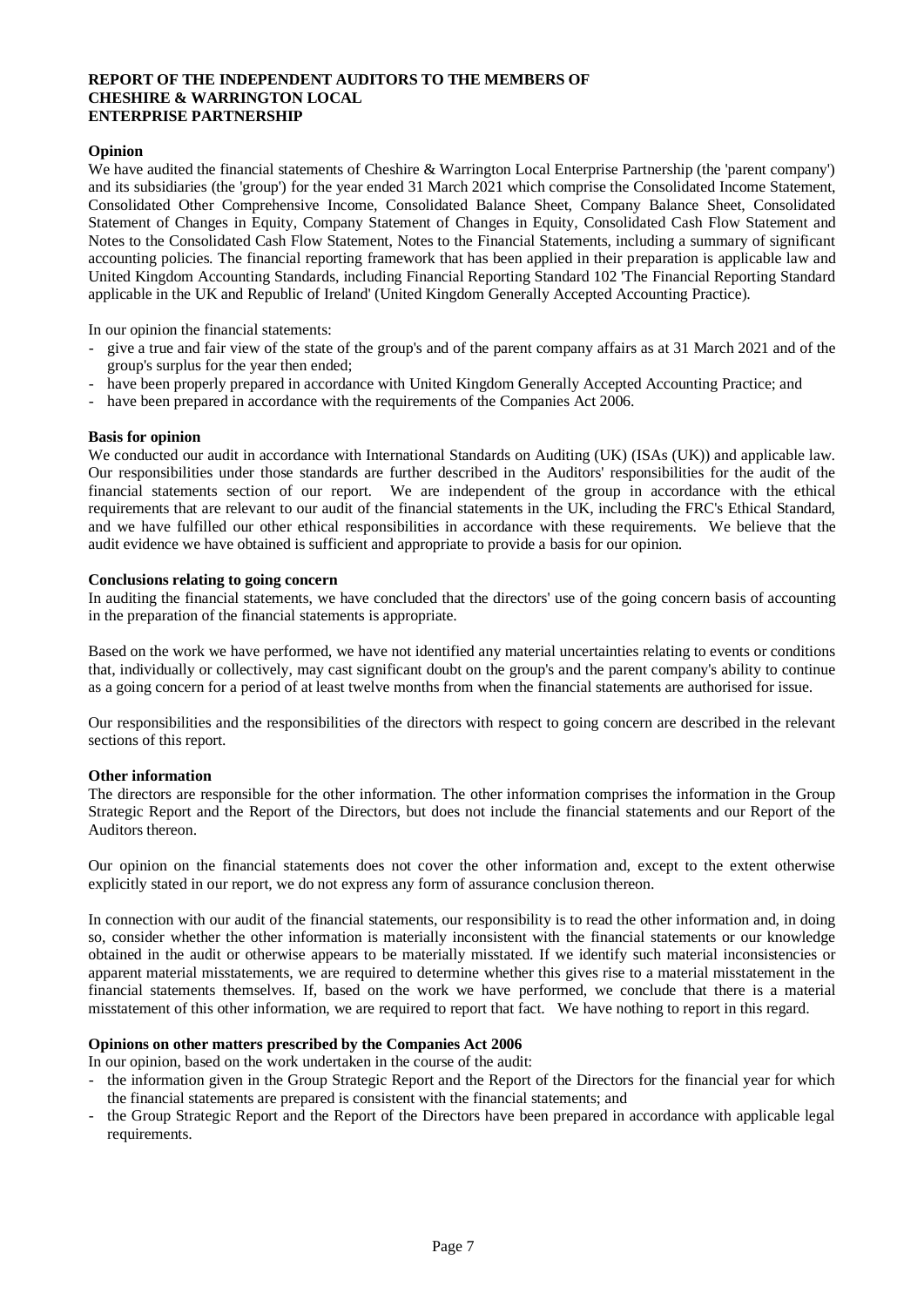#### **REPORT OF THE INDEPENDENT AUDITORS TO THE MEMBERS OF CHESHIRE & WARRINGTON LOCAL ENTERPRISE PARTNERSHIP**

#### **Matters on which we are required to report by exception**

In the light of the knowledge and understanding of the group and the parent company and its environment obtained in the course of the audit, we have not identified material misstatements in the Group Strategic Report or the Report of the Directors.

We have nothing to report in respect of the following matters where the Companies Act 2006 requires us to report to you if, in our opinion:

- adequate accounting records have not been kept by the parent company, or returns adequate for our audit have not been received from branches not visited by us; or
- the parent company financial statements are not in agreement with the accounting records and returns; or
- certain disclosures of directors' remuneration specified by law are not made; or
- we have not received all the information and explanations we require for our audit.

#### **Responsibilities of directors**

As explained more fully in the Statement of Directors' Responsibilities set out on page five, the directors are responsible for the preparation of the financial statements and for being satisfied that they give a true and fair view, and for such internal control as the directors determine necessary to enable the preparation of financial statements that are free from material misstatement, whether due to fraud or error.

In preparing the financial statements, the directors are responsible for assessing the group's and the parent company's ability to continue as a going concern, disclosing, as applicable, matters related to going concern and using the going concern basis of accounting unless the directors either intend to liquidate the group or the parent company or to cease operations, or have no realistic alternative but to do so.

#### **Auditors' responsibilities for the audit of the financial statements**

Our objectives are to obtain reasonable assurance about whether the financial statements as a whole are free from material misstatement, whether due to fraud or error, and to issue a Report of the Auditors that includes our opinion. Reasonable assurance is a high level of assurance, but is not a guarantee that an audit conducted in accordance with ISAs (UK) will always detect a material misstatement when it exists. Misstatements can arise from fraud or error and are considered material if, individually or in the aggregate, they could reasonably be expected to influence the economic decisions of users taken on the basis of these financial statements.

Irregularities, including fraud, are instances of non-compliance with laws and regulations. We design procedures in line with our responsibilities, outlined above, to detect material misstatements in respect of irregularities, including fraud. The extent to which our procedures are capable of detecting irregularities, including fraud is detailed below:

The audit procedures designed to identify irregularities included:

- Enquiry of management and those charged with governance around actual and potential litigation and claims
- Enquiry of company staff with responsibilities for tax and compliance matters to identify any instances of non-compliance with laws and regulations
- Reviewing any minutes available of meetings of those charged with governance
- Reviewing financial statement disclosures and testing to supporting documentation to assess compliance with applicable laws and regulations
- Auditing the risk of management override of controls, including through testing journal entries and other adjustments for appropriateness, and evaluating the business rationale of significant transactions outside the normal course of business.

There are inherent limitations in the audit procedures described above and, the further removed non-compliance with laws and regulations is from the events and transactions reflected in the financial statements, the less likely we would become aware of it. Also, the risk of not detecting a material misstatement due to fraud is higher than the risk of not detecting one resulting from error, as fraud may involve deliberate concealment by, for example, forgery, intentional misrepresentations or through collusion.

A further description of our responsibilities for the audit of the financial statements is located on the Financial Reporting Council's website at www.frc.org.uk/auditorsresponsibilities. This description forms part of our Report of the Auditors.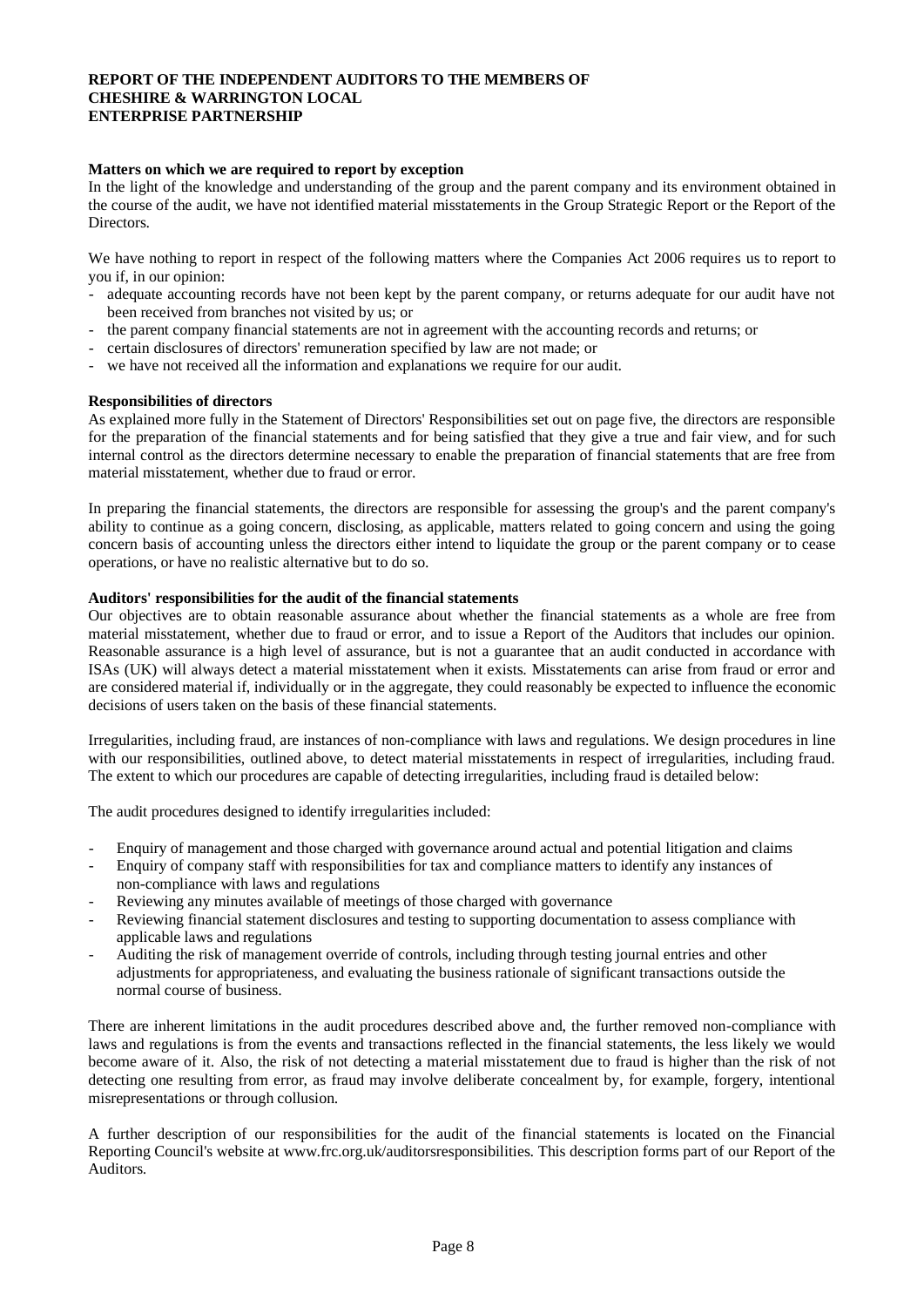#### **REPORT OF THE INDEPENDENT AUDITORS TO THE MEMBERS OF CHESHIRE & WARRINGTON LOCAL ENTERPRISE PARTNERSHIP**

#### **Use of our report**

This report is made solely to the company's members, as a body, in accordance with Chapter 3 of Part 16 of the Companies Act 2006. Our audit work has been undertaken so that we might state to the company's members those matters we are required to state to them in a Report of the Auditors and for no other purpose. To the fullest extent permitted by law, we do not accept or assume responsibility to anyone other than the company and the company's members as a body, for our audit work, for this report, or for the opinions we have formed.

Michael Benson (Senior Statutory Auditor) for and on behalf of Murray Smith LLP Chartered Accountants Statutory Auditor Darland House 44 Winnington Hill **Northwich** Cheshire CW8 1AU

14 July 2021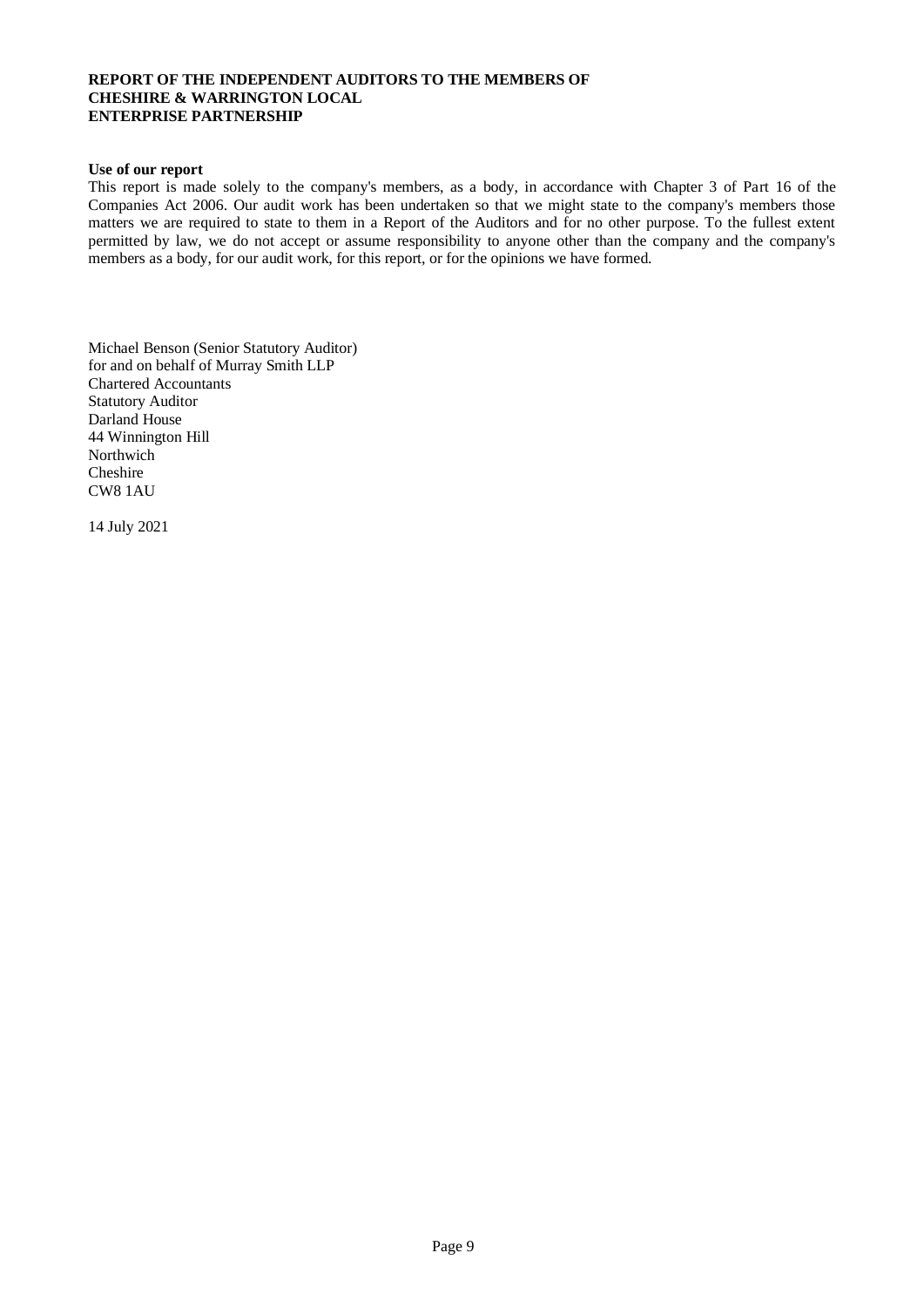## **CONSOLIDATED INCOME STATEMENT FOR THE YEAR ENDED 31 MARCH 2021**

|                                                            |                          | 2021      | 2020<br>as restated |
|------------------------------------------------------------|--------------------------|-----------|---------------------|
|                                                            | <b>Notes</b>             | $\pounds$ | $\pounds$           |
| <b>TURNOVER</b>                                            |                          | 4,739,263 | 4,420,819           |
| Cost of sales                                              |                          | 122,769   | 512,865             |
| <b>GROSS SURPLUS</b>                                       |                          | 4,616,494 | 3,907,954           |
| Administrative expenses                                    |                          | 4,071,552 | 3,867,781           |
| <b>OPERATING SURPLUS</b>                                   | $\overline{\mathcal{A}}$ | 544,942   | 40,173              |
| Gain/loss on revaluation of investments                    |                          | 1,151,155 | (1,635,920)         |
|                                                            |                          | 1,696,097 | (1,595,747)         |
| Interest payable and similar expenses                      | 5                        | 72,833    |                     |
| <b>SURPLUS/(DEFICIT) BEFORE</b><br><b>TAXATION</b>         |                          | 1,623,264 | (1,595,747)         |
| Tax on surplus/(deficit)                                   | 6                        |           |                     |
| <b>SURPLUS/(DEFICIT) FOR THE</b><br><b>FINANCIAL YEAR</b>  |                          | 1,623,264 | (1,595,747)         |
| Surplus/(deficit) attributable to:<br>Owners of the parent |                          | 1,623,264 | (1, 595, 747)       |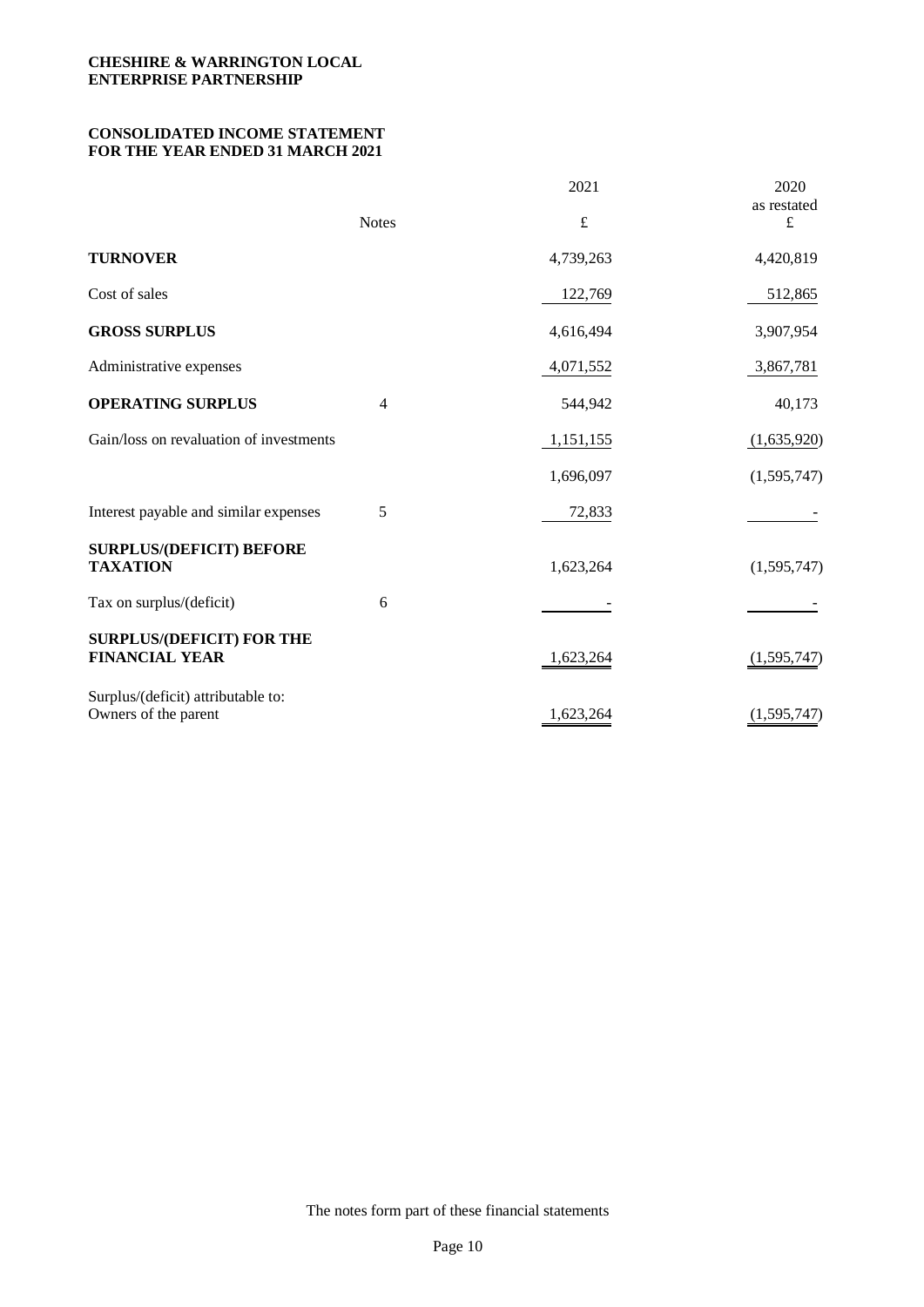## **CONSOLIDATED OTHER COMPREHENSIVE INCOME FOR THE YEAR ENDED 31 MARCH 2021**

| <b>Notes</b>                                                                                                                                                      | 2021<br>$\pounds$ | 2020<br>as restated<br>£ |
|-------------------------------------------------------------------------------------------------------------------------------------------------------------------|-------------------|--------------------------|
| <b>SURPLUS/(DEFICIT) FOR THE YEAR</b>                                                                                                                             | 1,623,264         | (1,595,747)              |
| <b>OTHER COMPREHENSIVE INCOME</b><br>Income tax relating to other comprehensive<br>income<br><b>OTHER COMPREHENSIVE INCOME</b><br>FOR THE YEAR, NET OF INCOME TAX |                   |                          |
| <b>TOTAL COMPREHENSIVE INCOME</b><br><b>FOR THE YEAR</b>                                                                                                          | 1,623,264         |                          |
| Prior year adjustment                                                                                                                                             |                   | 10,037,894               |
| TOTAL COMPREHENSIVE INCOME<br><b>SINCE LAST ANNUAL REPORT</b>                                                                                                     |                   | 8,442,147                |
| Total comprehensive income attributable to:<br>Owners of the parent                                                                                               | 1,623,264         | 8,442,147                |

The notes form part of these financial statements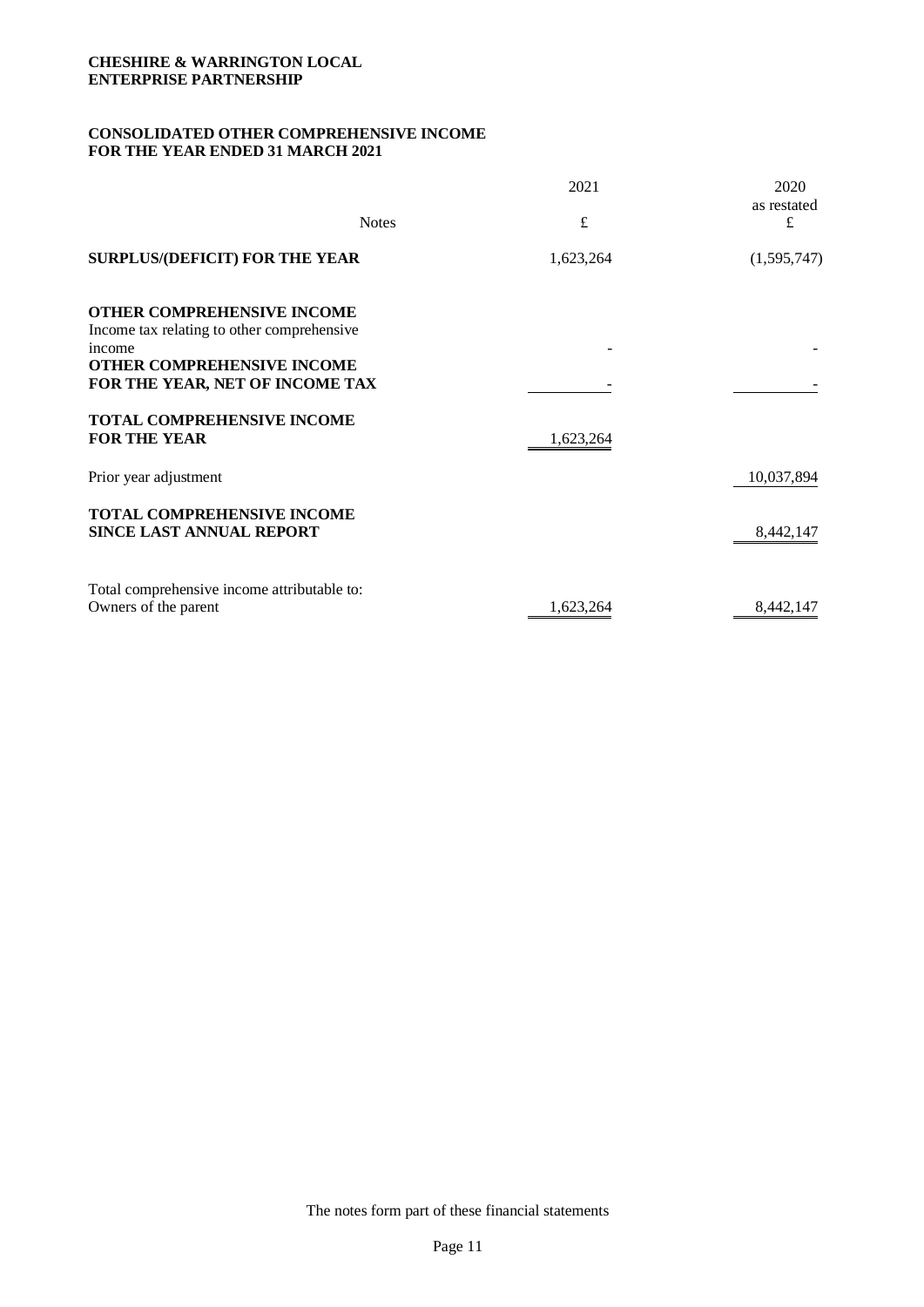## **CHESHIRE & WARRINGTON LOCAL ENTERPRISE PARTNERSHIP (REGISTERED NUMBER: 04453576)**

## **CONSOLIDATED BALANCE SHEET 31 MARCH 2021**

|                                                         | 2021         |           | 2020<br>as restated |           |             |
|---------------------------------------------------------|--------------|-----------|---------------------|-----------|-------------|
|                                                         | <b>Notes</b> | $\pounds$ | $\pounds$           | £         | $\pounds$   |
| <b>FIXED ASSETS</b>                                     |              |           |                     |           |             |
| Intangible assets                                       | 9            |           | 5,004,315           |           | 121,826     |
| Tangible assets                                         | 10           |           | 42,397              |           | 52,885      |
| Investments                                             | 11           |           | 7,967,283           |           | 5,513,187   |
|                                                         |              |           | 13,013,995          |           | 5,687,898   |
| <b>CURRENT ASSETS</b>                                   |              |           |                     |           |             |
| <b>Stocks</b>                                           | 12           | 37,162    |                     | 34,096    |             |
| <b>Debtors</b>                                          | 13           | 5,782,467 |                     | 3,562,486 |             |
| Cash at bank and in hand                                |              | 1,008,329 |                     | 1,451,681 |             |
|                                                         |              | 6,827,958 |                     | 5,048,263 |             |
| <b>CREDITORS</b><br>Amounts falling due within one year | 14           | 1,222,856 |                     | 1,740,329 |             |
|                                                         |              |           |                     |           |             |
| NET CURRENT ASSETS                                      |              |           | 5,605,102           |           | 3,307,934   |
| <b>TOTAL ASSETS LESS CURRENT</b><br><b>LIABILITIES</b>  |              |           | 18,619,097          |           | 8,995,832   |
| <b>CREDITORS</b>                                        |              |           |                     |           |             |
| Amounts falling due after more than one<br>year         | 15           |           | 8,000,001           |           |             |
| <b>NET ASSETS</b>                                       |              |           | 10,619,096          |           | 8,995,832   |
|                                                         |              |           |                     |           |             |
| <b>RESERVES</b><br>Fair value reserve                   | 19           |           | (446, 871)          |           | (1,598,026) |
| Income and expenditure account                          | 19           |           | 11,065,967          |           | 10,593,858  |
|                                                         |              |           |                     |           |             |
|                                                         |              |           | 10,619,096          |           | 8,995,832   |

The financial statements were approved by the Board of Directors and authorised for issue on 14 July 2021 and were signed on its behalf by:

C E Hayward - Director

S K Kinsey - Director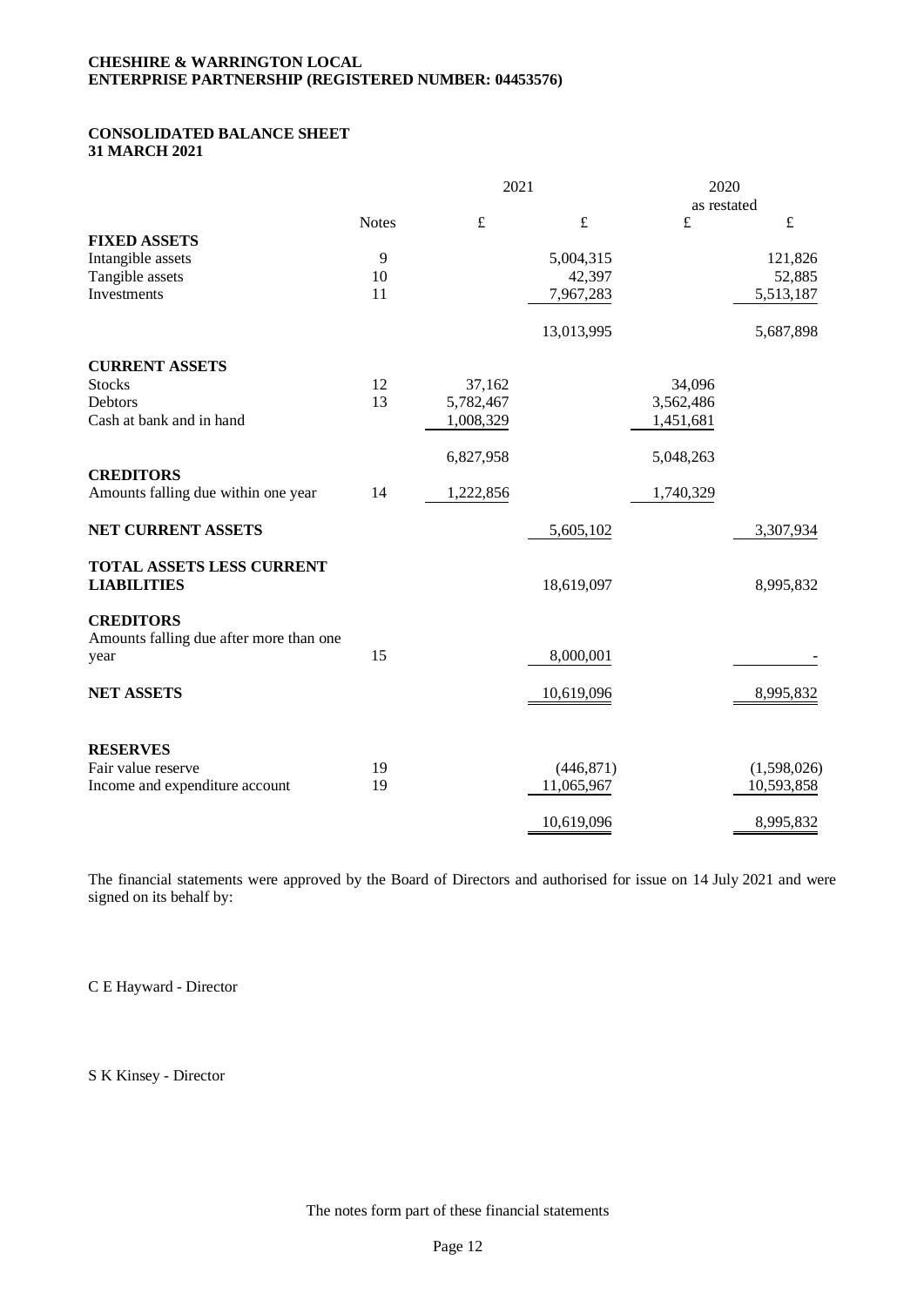## **CHESHIRE & WARRINGTON LOCAL ENTERPRISE PARTNERSHIP (REGISTERED NUMBER: 04453576)**

## **COMPANY BALANCE SHEET 31 MARCH 2021**

|                                                         |              | 2021      |            | 2020        |             |
|---------------------------------------------------------|--------------|-----------|------------|-------------|-------------|
|                                                         |              |           |            | as restated |             |
|                                                         | <b>Notes</b> | $\pounds$ | $\pounds$  | £           | $\pounds$   |
| <b>FIXED ASSETS</b>                                     |              |           |            |             |             |
| Intangible assets                                       | 9            |           | 5,004,315  |             | 121,826     |
| Tangible assets                                         | 10           |           | 35,394     |             | 46,325      |
| Investments                                             | 11           |           | 7,967,284  |             | 5,513,188   |
|                                                         |              |           | 13,006,993 |             | 5,681,339   |
| <b>CURRENT ASSETS</b>                                   |              |           |            |             |             |
| Debtors                                                 | 13           | 5,602,353 |            | 3,497,504   |             |
| Cash at bank                                            |              | 610,076   |            | 946,632     |             |
|                                                         |              | 6,212,429 |            | 4,444,136   |             |
| <b>CREDITORS</b><br>Amounts falling due within one year | 14           | 847,097   |            | 1,427,348   |             |
|                                                         |              |           |            |             |             |
| NET CURRENT ASSETS                                      |              |           | 5,365,332  |             | 3,016,788   |
| TOTAL ASSETS LESS CURRENT<br><b>LIABILITIES</b>         |              |           | 18,372,325 |             | 8,698,127   |
|                                                         |              |           |            |             |             |
| <b>CREDITORS</b>                                        |              |           |            |             |             |
| Amounts falling due after more than one                 |              |           |            |             |             |
| year                                                    | 15           |           | 8,000,001  |             |             |
| <b>NET ASSETS</b>                                       |              |           | 10,372,324 |             | 8,698,127   |
|                                                         |              |           |            |             |             |
| <b>RESERVES</b>                                         |              |           |            |             |             |
| Fair value reserve                                      | 19           |           | (446, 871) |             | (1,598,026) |
| Income and expenditure account                          | 19           |           | 10,819,195 |             | 10,296,153  |
|                                                         |              |           | 10,372,324 |             | 8,698,127   |
|                                                         |              |           |            |             |             |
| Company's profit/(loss) for the financial year          |              |           | 1,674,197  |             | (1,609,678) |

The financial statements were approved by the Board of Directors and authorised for issue on 14 July 2021 and were signed on its behalf by:

C E Hayward - Director

S K Kinsey - Director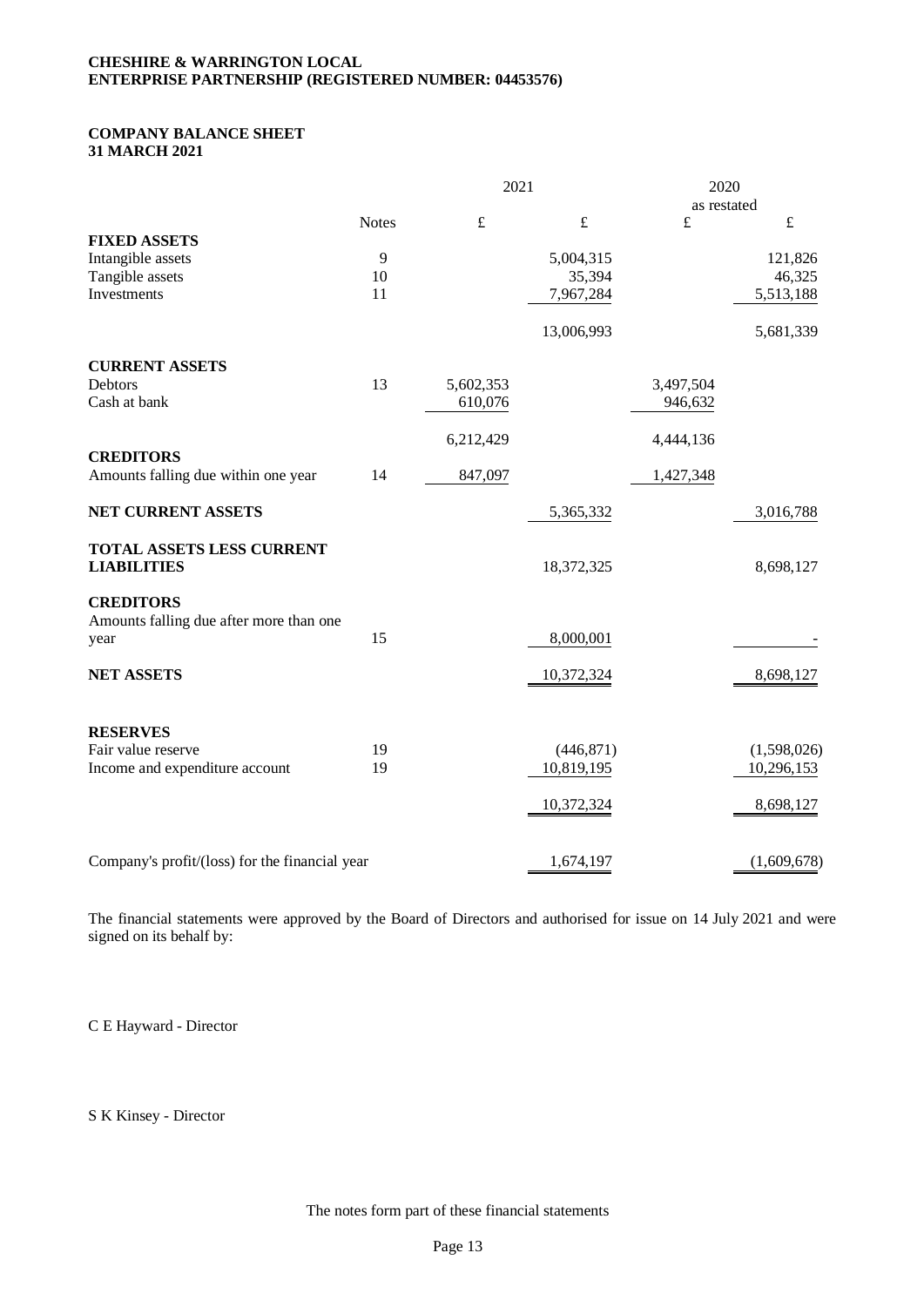## **CONSOLIDATED STATEMENT OF CHANGES IN EQUITY FOR THE YEAR ENDED 31 MARCH 2021**

|                                 |            | Fair        |               |
|---------------------------------|------------|-------------|---------------|
|                                 | Retained   | value       | Total         |
|                                 | earnings   | reserve     | equity        |
|                                 | £          | £           | £             |
| <b>Balance at 1 April 2019</b>  | 553,685    |             | 553,685       |
| Prior year adjustment           | 10,000,000 | 37,894      | 10,037,894    |
| As restated                     | 10,553,685 | 37,894      | 10,591,579    |
| <b>Changes in equity</b>        |            |             |               |
| Total comprehensive income      | 40,173     | (1,635,920) | (1, 595, 747) |
| <b>Balance at 31 March 2020</b> | 10,593,858 | (1,598,026) | 8,995,832     |
| <b>Changes in equity</b>        |            |             |               |
| Total comprehensive income      | 472,109    | 1,151,155   | 1,623,264     |
| <b>Balance at 31 March 2021</b> | 11,065,967 | (446, 871)  | 10,619,096    |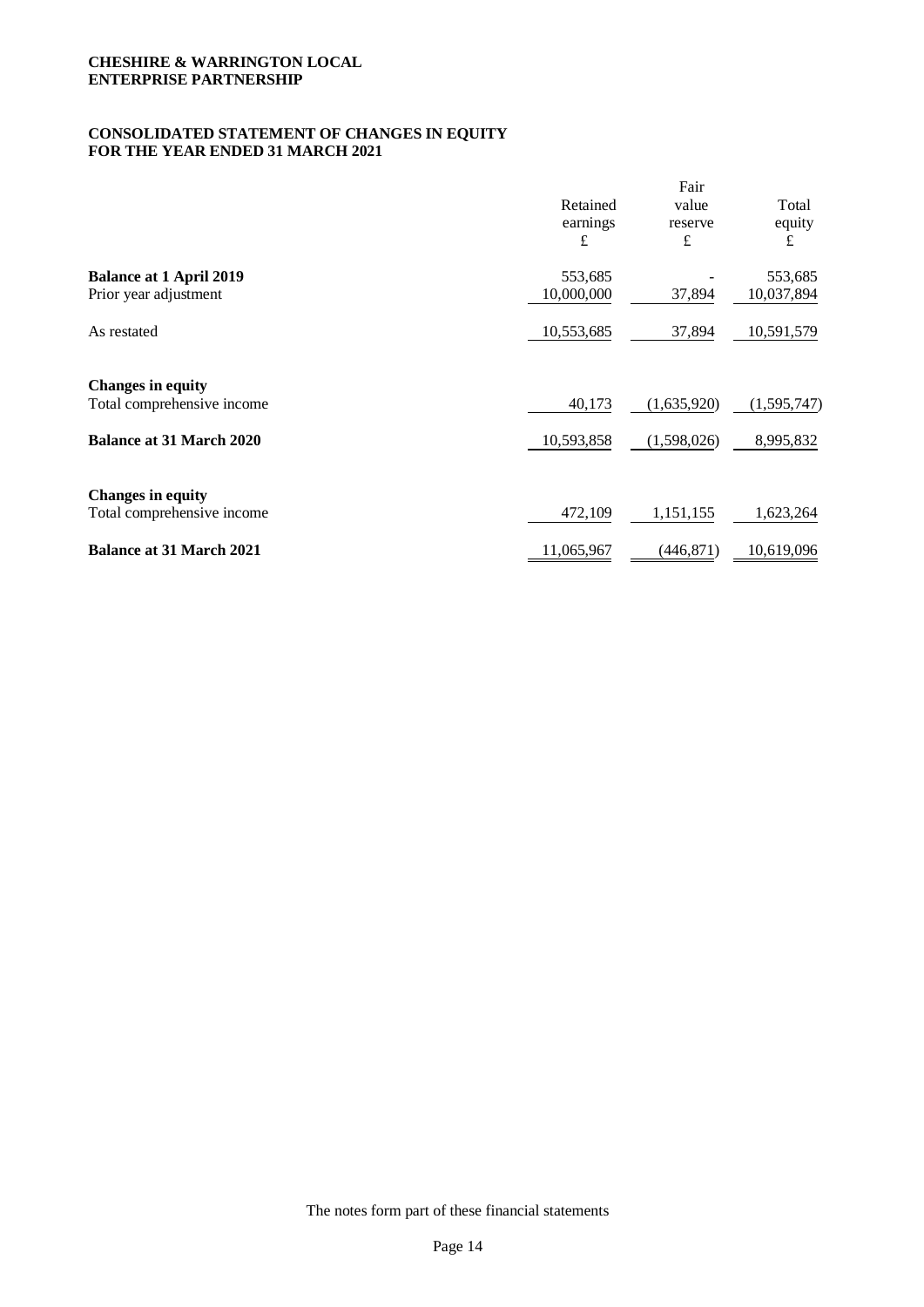## **COMPANY STATEMENT OF CHANGES IN EQUITY FOR THE YEAR ENDED 31 MARCH 2021**

|                                 |            | Fair        |             |
|---------------------------------|------------|-------------|-------------|
|                                 | Retained   | value       | Total       |
|                                 | earnings   | reserve     | equity      |
|                                 | £          | £           | £           |
| <b>Balance at 1 April 2019</b>  | 269,911    |             | 269,911     |
| Prior year adjustment           | 10,000,000 | 37,894      | 10,037,894  |
| As restated                     | 10,269,911 | 37,894      | 10,307,805  |
| <b>Changes in equity</b>        |            |             |             |
| Total comprehensive income      | 26,242     | (1,635,920) | (1,609,678) |
| <b>Balance at 31 March 2020</b> | 10,296,153 | (1,598,026) | 8,698,127   |
| <b>Changes in equity</b>        |            |             |             |
| Total comprehensive income      | 523,042    | 1,151,155   | 1,674,197   |
| <b>Balance at 31 March 2021</b> | 10,819,195 | (446, 871)  | 10,372,324  |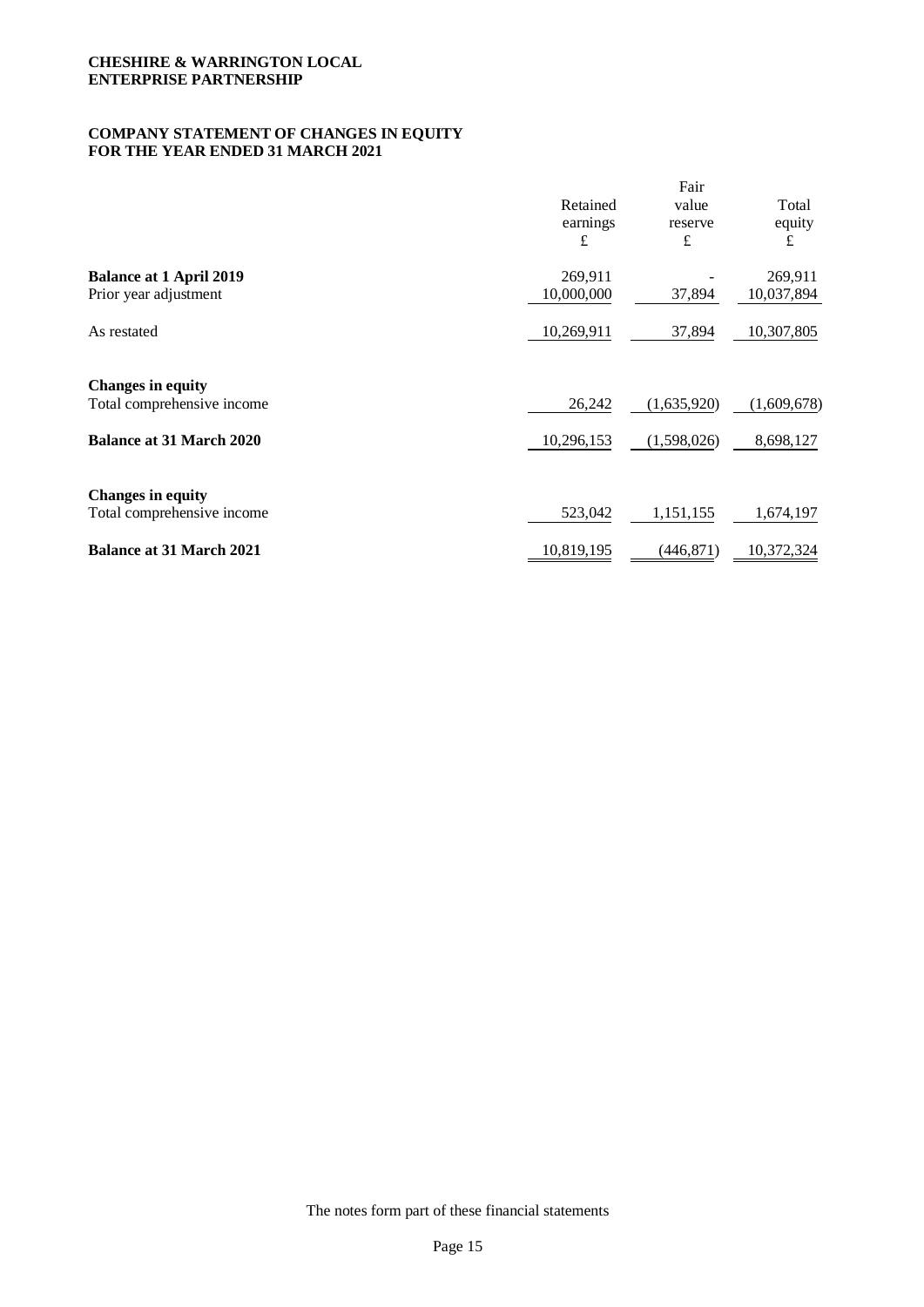## **CONSOLIDATED CASH FLOW STATEMENT FOR THE YEAR ENDED 31 MARCH 2021**

|                                                  |              | 2021        | 2020        |
|--------------------------------------------------|--------------|-------------|-------------|
|                                                  |              |             | as restated |
| <b>Cash flows from operating activities</b>      | <b>Notes</b> | $\pounds$   | $\pounds$   |
| Cash generated from operations                   | 1            | (2,129,822) | 1,715,092   |
| Interest paid                                    |              | (72, 833)   |             |
|                                                  |              |             |             |
| Net cash from operating activities               |              | (2,202,655) | 1,715,092   |
| <b>Cash flows from investing activities</b>      |              |             |             |
| Purchase of intangible fixed assets              |              | (4,923,098) |             |
| Purchase of tangible fixed assets                |              | (16, 560)   | (48, 137)   |
| Purchase of fixed asset investments              |              | (1,302,941) | (814, 332)  |
| Sale of tangible fixed assets                    |              | 1,901       |             |
| Net cash from investing activities               |              | (6,240,698) | (862, 469)  |
| <b>Cash flows from financing activities</b>      |              |             |             |
| New loans in year                                |              | 8,000,001   |             |
| Net cash from financing activities               |              | 8,000,001   |             |
|                                                  |              |             |             |
| (Decrease)/increase in cash and cash equivalents |              | (443, 352)  | 852,623     |
| Cash and cash equivalents at beginning of        |              |             |             |
| year                                             | 2            | 1,451,681   | 599,058     |
|                                                  |              |             |             |
| Cash and cash equivalents at end of year         | 2            | 1,008,329   | 1,451,681   |

The notes form part of these financial statements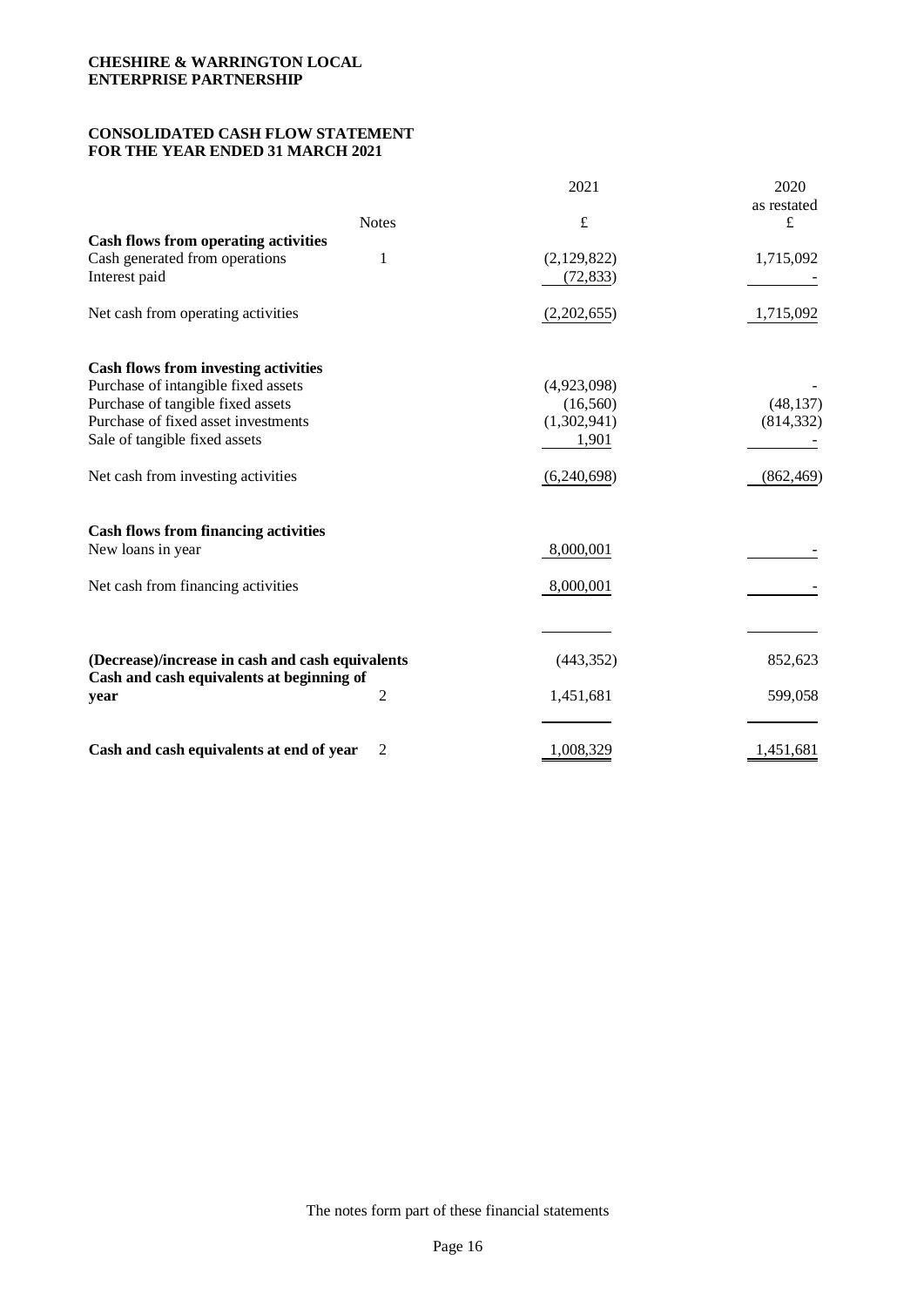## **NOTES TO THE CONSOLIDATED CASH FLOW STATEMENT FOR THE YEAR ENDED 31 MARCH 2021**

#### 1. **RECONCILIATION OF SURPLUS/(DEFICIT) BEFORE TAXATION TO CASH GENERATED FROM OPERATIONS**

|                                                  | 2021        | 2020        |
|--------------------------------------------------|-------------|-------------|
|                                                  |             | as restated |
|                                                  | £           | £           |
| Surplus/(deficit) before taxation                | 1,623,264   | (1,595,747) |
| Depreciation charges                             | 25,211      | 13,654      |
| (Profit)/loss on disposal of fixed assets        | (64)        | 872         |
| (Gain)/loss on revaluation of fixed assets       | (1,151,155) | 1,635,920   |
| Amortisation charges                             | 40,609      | 40,609      |
| Finance costs                                    | 72,833      |             |
|                                                  | 610.698     | 95,308      |
| (Increase)/decrease in stocks                    | (3,066)     | 270         |
| (Increase)/decrease in trade and other debtors   | (2,219,981) | 930,389     |
| (Decrease)/increase in trade and other creditors | (517, 473)  | 689,125     |
| <b>Cash generated from operations</b>            | (2,129,822) | 1,715,092   |

#### 2. **CASH AND CASH EQUIVALENTS**

The amounts disclosed on the Cash Flow Statement in respect of cash and cash equivalents are in respect of these Balance Sheet amounts:

| Teal Chucu 91 March 2021  | 31.3.21        | 1.4.20    |
|---------------------------|----------------|-----------|
| Cash and cash equivalents | £<br>1,008,329 | 1,451,681 |
| Year ended 31 March 2020  |                |           |
|                           | 31.3.20        | 1.4.19    |
|                           | as restated    |           |
|                           | £              |           |
| Cash and cash equivalents | 1,451,681      | 599,058   |

## 3. **ANALYSIS OF CHANGES IN NET FUNDS/(DEBT)**

|                                               | At $1.4.20$<br>£ | Cash flow<br>£ | At 31.3.21<br>£ |
|-----------------------------------------------|------------------|----------------|-----------------|
| Net cash<br>Cash at bank and in hand          | 1,451,681        | (443, 352)     | 1,008,329       |
|                                               | 1,451,681        | (443, 352)     | 1,008,329       |
| <b>Debt</b><br>Debts falling due after 1 year |                  | (8,000,001)    | (8,000,001)     |
|                                               |                  | (8,000,001)    | (8,000,001)     |
| <b>Total</b>                                  | 1,451,681        | (8,443,353)    | (6,991,672)     |

The notes form part of these financial statements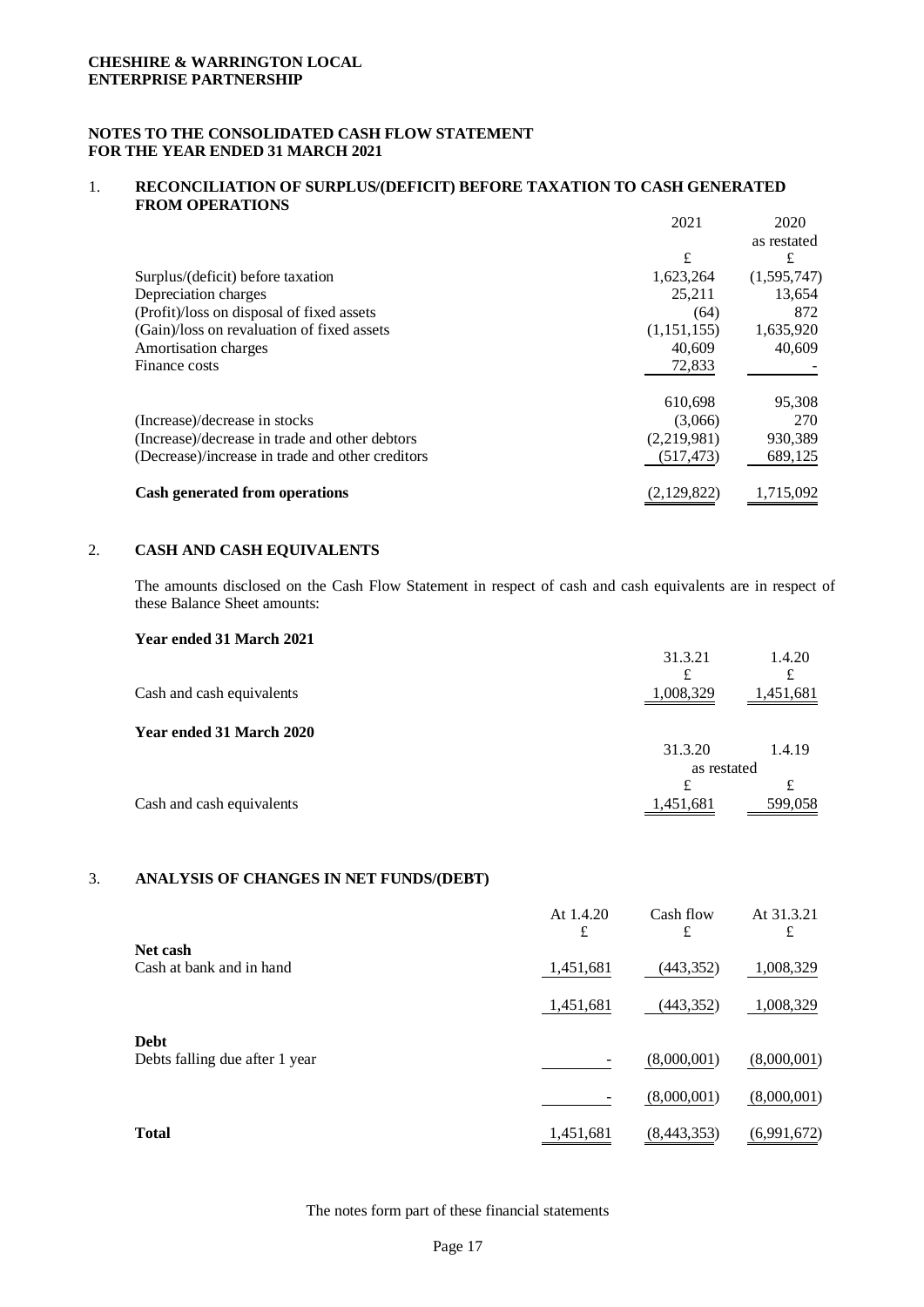#### **NOTES TO THE CONSOLIDATED FINANCIAL STATEMENTS FOR THE YEAR ENDED 31 MARCH 2021**

#### 1. **STATUTORY INFORMATION**

Cheshire & Warrington Local Enterprise Partnership is a private company, limited by guarantee, registered in England and Wales. The company's registered number and registered office address can be found on the General Information page.

The presentation currency of the financial statements is the Pound Sterling  $(E)$ .

#### 2. **ACCOUNTING POLICIES**

#### **Basis of preparing the financial statements**

These financial statements have been prepared in accordance with Financial Reporting Standard 102 "The Financial Reporting Standard applicable in the UK and Republic of Ireland" and the Companies Act 2006. The financial statements have been prepared under the historical cost convention as modified by the revaluation of certain assets.

#### **Basis of consolidation**

The Group financial statements consolidate the results of the Company and its subsidiary undertakings. The results of subsidiaries acquired are consolidated for the periods from which control passes to the Group. Acquisitions are accounted for under the acquisition method.

#### **Significant judgements and estimates**

The group continually reviews its approach to estimations and judgements within the financial statements with a view to mitigate material misstatements. Historical experience along with other factors are used to create prudent accounting policies. Combining these policies with informed forecasts of the group's future, enables fair and consistent assumptions and estimates to be concluded.

Significant provisions are monitored by management and best estimates are maintained in accordance with any legal or contractual requirements.

Where material fair value estimates have been made in relation to intangible assets, the group has appointed external advisors to sanction the appropriateness of the figures included within the financial statements.

#### **Turnover**

Turnover is measured at the fair value of the consideration received or receivable, excluding discounts, rebates, value added tax and other sales taxes.

#### **Intangible assets**

The Enterprise Zone asset is being amortised to match the income generated by this investment.

#### **Tangible fixed assets**

Depreciation is provided at the following annual rates in order to write off each asset over its estimated useful life.

| Capital improvements  | - Straight line over the lease term |
|-----------------------|-------------------------------------|
| Fixtures and fittings | $-20\%$ on cost                     |
| Computer equipment    | $-33\%$ on cost                     |

#### **Stocks**

Stocks are valued at the lower of cost and net realisable value, after making due allowance for obsolete and slow moving items.

#### **Taxation**

The company and its subsidiaries are grant aided local agency organisations and their economic advisory activities are wholly maintained by contributions from altruistic member organisations. As a result the net surplus arising from these activities is treated as non-trading by virtue of Section 79 of the Income and Corporation Taxes Act 1988. The company and its subsidiaries are liable to corporation tax on bank interest and other investment income.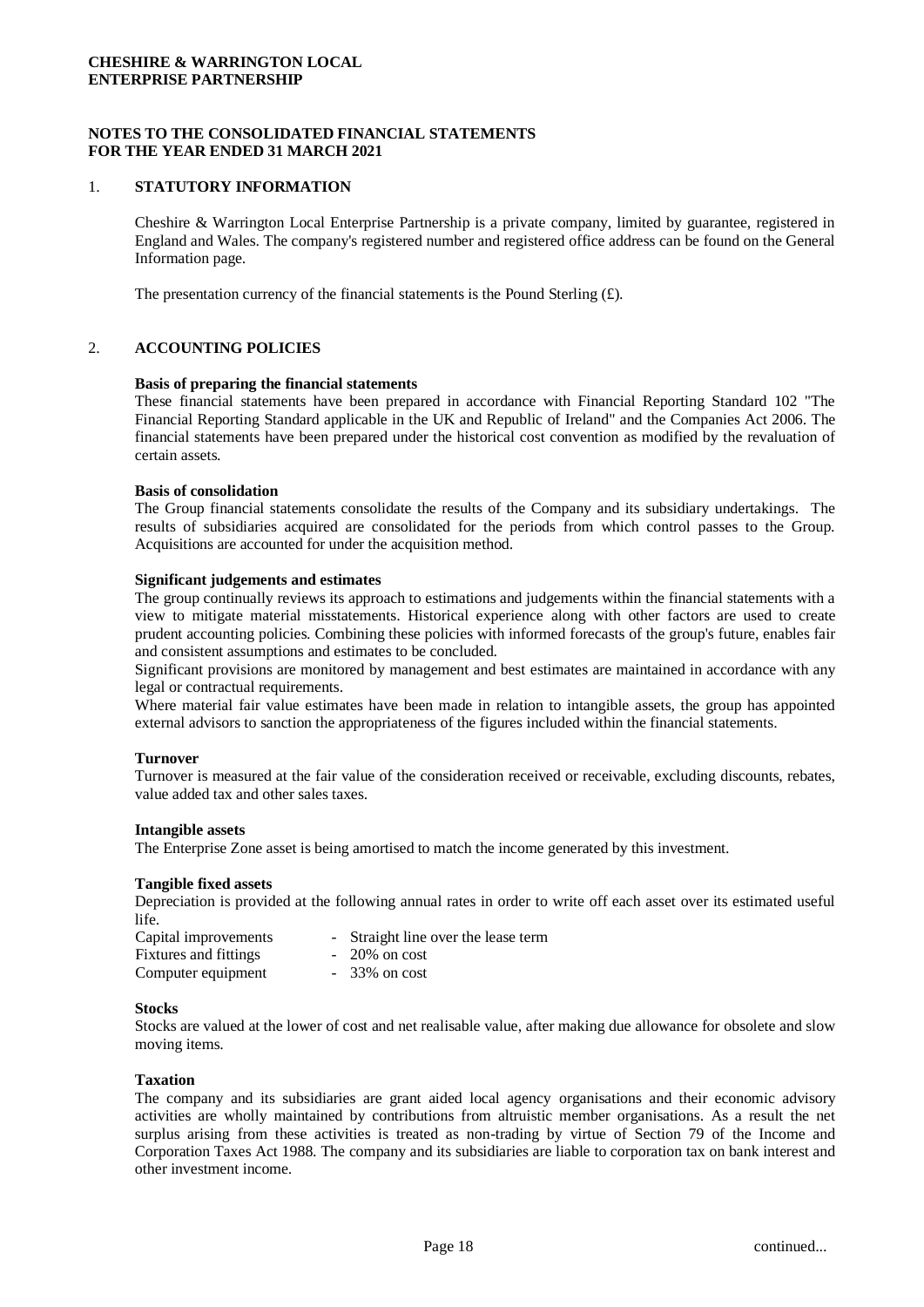## **NOTES TO THE CONSOLIDATED FINANCIAL STATEMENTS - continued FOR THE YEAR ENDED 31 MARCH 2021**

# 2. **ACCOUNTING POLICIES - continued**

## **Deferred tax**

Deferred tax is recognised in respect of all timing differences that have originated but not reversed at the balance sheet date.

Timing differences arise from the inclusion of income and expenses in tax assessments in periods different from those in which they are recognised in financial statements. Deferred tax is measured using tax rates and laws that have been enacted or substantively enacted by the year end and that are expected to apply to the reversal of the timing difference.

Unrelieved tax losses and other deferred tax assets are recognised only to the extent that it is probable that they will be recovered against the reversal of deferred tax liabilities or other future taxable profits.

#### **Hire purchase and leasing commitments**

Rentals paid under operating leases are charged to surplus or deficit on a straight line basis over the period of the lease.

#### **Pension costs and other post-retirement benefits**

The group operates a defined contribution pension scheme. Contributions payable to the group's pension scheme are charged to profit or loss in the period to which they relate.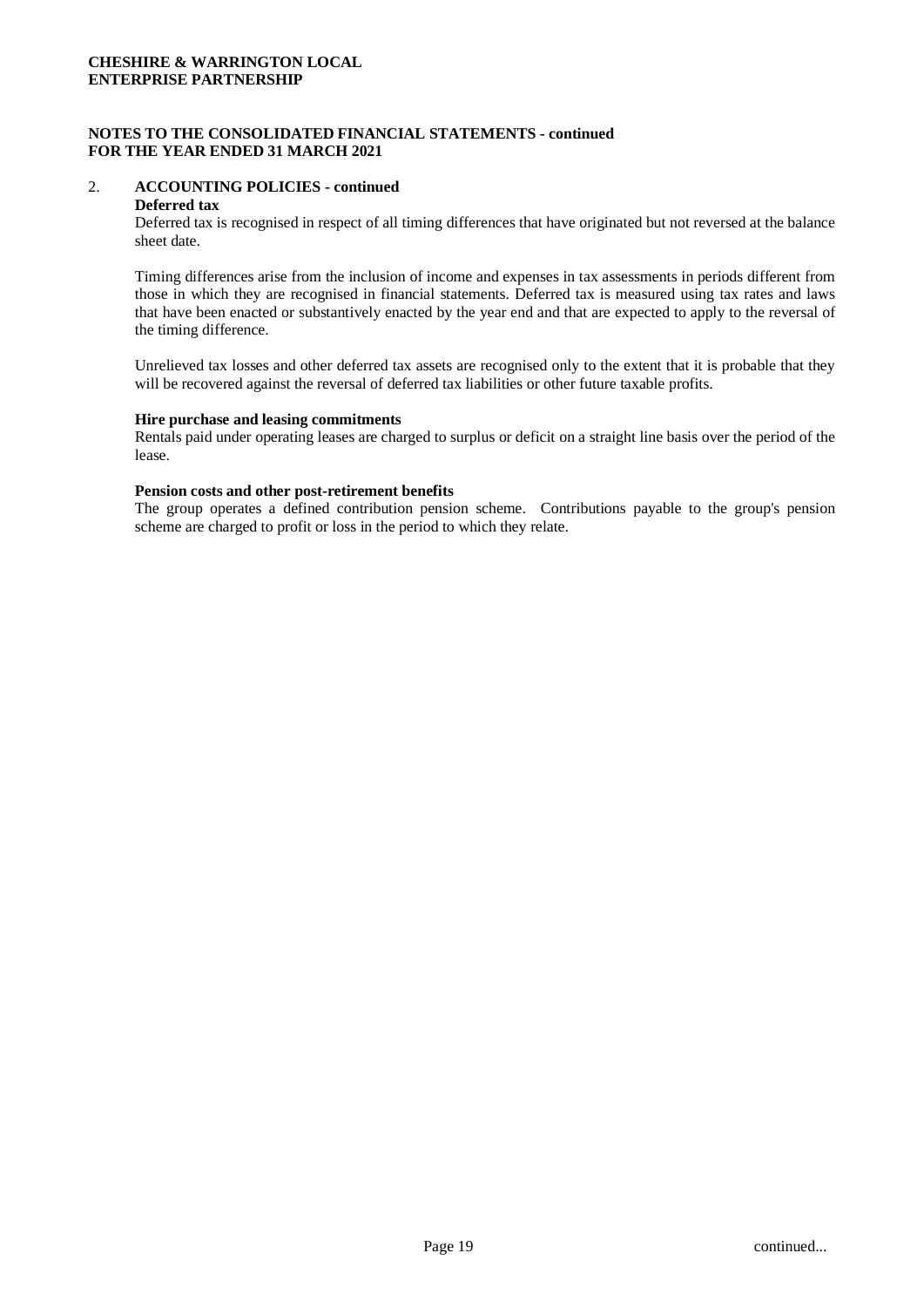#### **NOTES TO THE CONSOLIDATED FINANCIAL STATEMENTS - continued FOR THE YEAR ENDED 31 MARCH 2021**

#### 2. **ACCOUNTING POLICIES - continued**

#### **Investments in subsidiaries**

Investments in subsidiaries are accounted for at cost less, where appropriate, allowances for impairment.

#### **Cash and cash equivalents**

Cash in the statement of financial position comprises cash at banks and on hand less bank overdrafts.

#### **Interest-bearing loans and borrowings**

All interest-bearing loans and borrowings which are basic financial instruments are initially recognised at the present value of cash payable (including interest). After initial recognition they are measured at amortised cost using the effective interest rate method, less impairment. The effective interest rate amortisation is included in finance revenue in the income statement.

#### **Financial liabilities**

A financial liability is recorded at transaction price and is derecognised when the obligation under the liability is discharged or cancelled or expires.

#### **Trade debtors**

Trade debtors are recognised at cost less provision for doubtful debts. The recoverability of trade debtors is reviewed on an ongoing basis. A provision for doubtful debtors is established when collection of the full nominal amount is no longer probable. Bad debts are written off as incurred.

#### **Provisions**

Provisions are recognised when the Group has a present legal or constructive obligation as a result of past events; it is probable that an outflow of resources will be required to settle the obligation; and the amount has been reliably estimated. Provisions are not recognised for future operating losses. Provisions are measured at the present value of management's best estimate of the expenditure required to settle the present obligation at the end of the reporting period, and are discounted to present value where the effect is material.

#### **Employee benefits**

#### **(a) Wages and salaries and annual leave**

Liabilities for wages and salaries and annual leave are recognised and are measured as the amount unpaid at the reporting date at current pay rates in respect of employees' services up to that date. They are expected to be settled within one year.

#### **(b) Pensions**

The Group operates a defined contribution pension scheme. Contributions to this scheme are recognised in profit or loss in the period in which they become payable.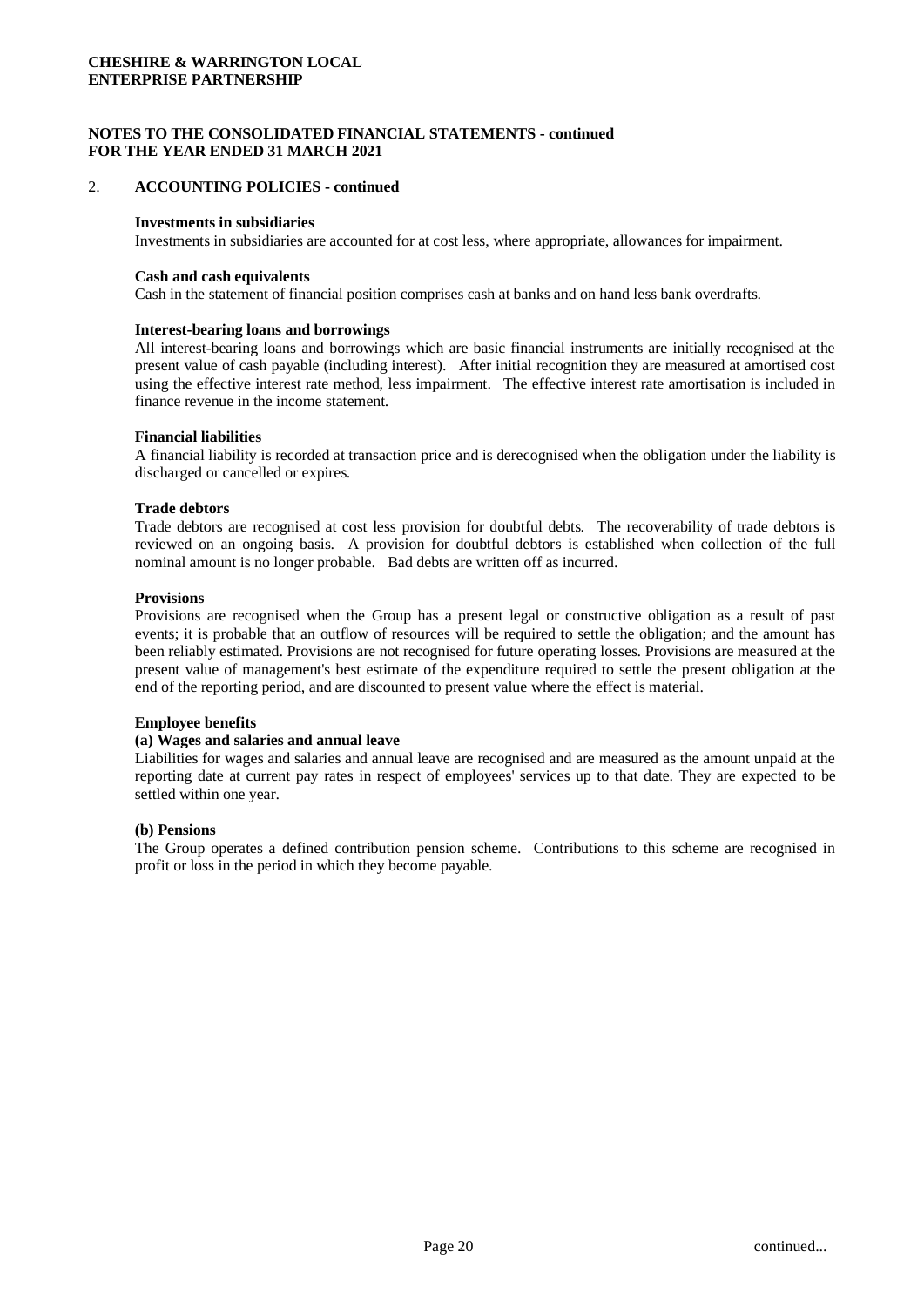#### 3. **EMPLOYEES AND DIRECTORS**

|                       | 2021      | 2020        |
|-----------------------|-----------|-------------|
|                       |           | as restated |
|                       | £         |             |
| Wages                 | 1,900,113 | 1,689,505   |
| Social security costs | 70,383    | 64,605      |
| Other pension costs   | 201,761   | 180,291     |
|                       | 2,172,257 | 1,934,401   |

Of the above salary expense a total of £812,922 (2020: £583,057) was recharged for work on the delivery of projects.

The average monthly number of employees during the year was as follows:

|                     | 2021 | 2020          |
|---------------------|------|---------------|
|                     |      | as restated   |
| Senior leadership   |      | 4             |
| Policy and strategy |      | $\mathcal{L}$ |
| Operations          | 35   | 28            |
| Corporate services  |      | 6             |
|                     | .52  | 45            |

## **Senior Employees**

The LEP has chosen to disclose the remuneration of senior employees. These include the statutory officers and any person having responsibility for the management of the LEP, to the extent that the person has power to direct or control the major activities of the LEP. The figures below relate to 2020/21:

| <b>Job Title</b>        | Salary, Fees,<br>Allowances &<br><b>Bonuses</b> | <b>Employer's</b><br><b>Pension</b><br><b>Contributions</b> | <b>Expenses Allowances</b> | <b>Total</b> |
|-------------------------|-------------------------------------------------|-------------------------------------------------------------|----------------------------|--------------|
|                         | £                                               | £                                                           | £                          | £            |
| Chief Executive         | 148,584                                         |                                                             |                            | 148,584      |
| Deputy Chief Executive  | 110,910                                         | 4,436                                                       | $\overline{\phantom{0}}$   | 115,346      |
| <b>Finance Director</b> | 91,800                                          | 3,672                                                       | -                          | 95,472       |
| Chair                   | 26,000                                          |                                                             |                            | 26,000       |
| Deputy Chair            | 10,000                                          |                                                             |                            | 10,000       |
|                         | 387,294                                         | 8,108                                                       |                            | 395,402      |

The directors' remuneration shown below represents the combined amount paid to the chair and deputy chair of the LEP.

|                         | 2021   | 2020        |
|-------------------------|--------|-------------|
|                         |        | as restated |
|                         |        |             |
| Directors' remuneration | 36,000 | 25,500      |
|                         |        |             |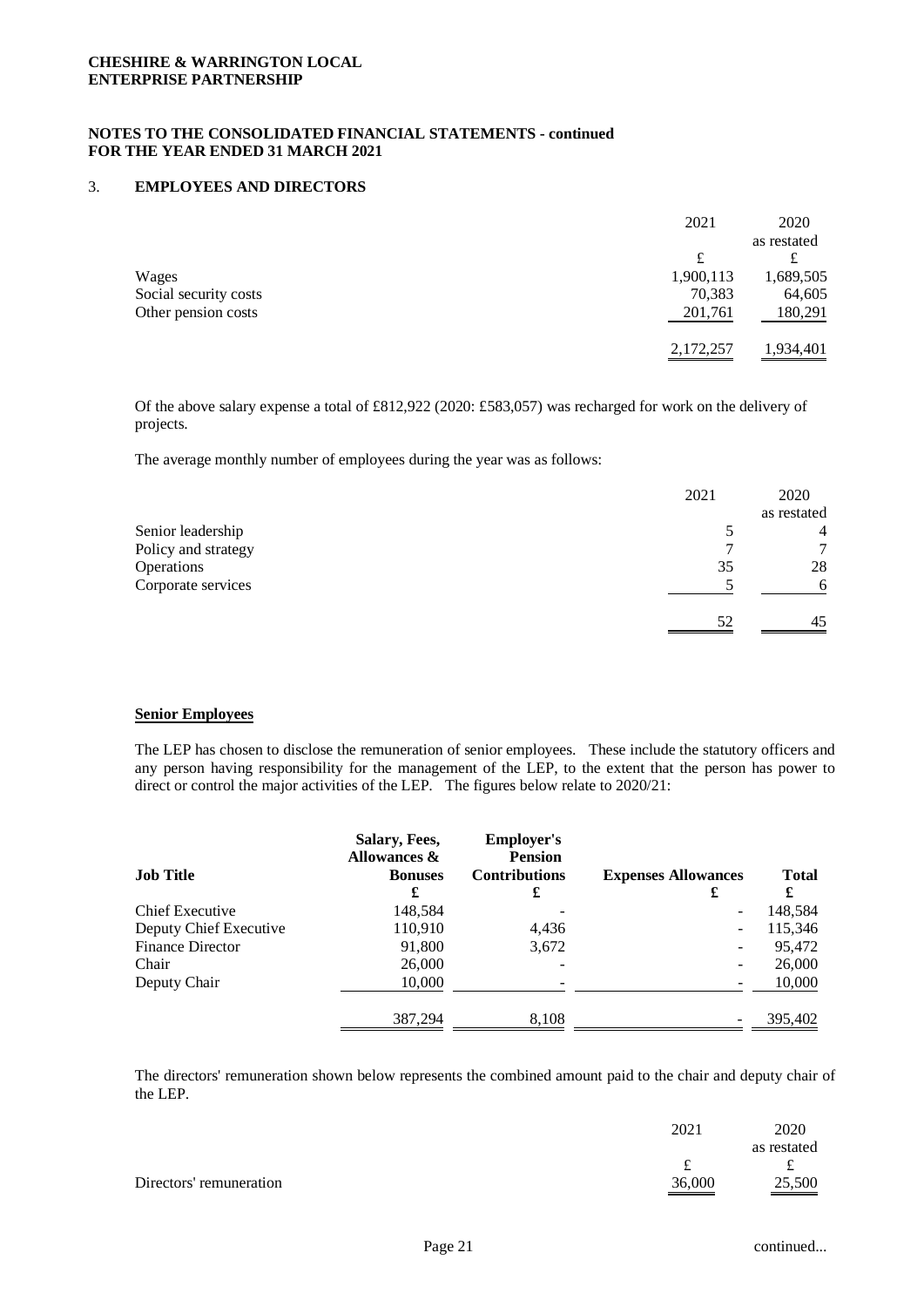## **NOTES TO THE CONSOLIDATED FINANCIAL STATEMENTS - continued FOR THE YEAR ENDED 31 MARCH 2021**

#### 4. **OPERATING SURPLUS/(DEFICIT)**

The operating surplus (2020 - operating deficit) is stated after charging/(crediting):

| as restated<br>£                                                                           | 2020  |
|--------------------------------------------------------------------------------------------|-------|
|                                                                                            |       |
|                                                                                            |       |
| Hire of plant and machinery<br>1.726                                                       | 1,667 |
| Depreciation - owned assets<br>13,654<br>25,211                                            |       |
| Profit on disposal of fixed assets<br>(64)                                                 |       |
| Enterprise Zone amortisation<br>40.609<br>40,609                                           |       |
| Auditors' remuneration - audit services<br>7,150<br>8.650                                  |       |
| Auditors' remuneration - accounting services<br>$\frac{1,550}{1,550}$<br>$\frac{2,400}{2}$ |       |

#### 5. **INTEREST PAYABLE AND SIMILAR EXPENSES**

|               | 2021   | 2020        |
|---------------|--------|-------------|
|               |        | as restated |
|               |        |             |
| Loan interest | 72,833 | $\sim$      |

#### 6. **TAXATION**

#### **Analysis of the tax charge**

No liability to UK corporation tax arose for the year ended 31 March 2021 nor for the year ended 31 March 2020.

#### **Reconciliation of total tax charge included in profit and loss**

The tax assessed for the year is lower than the standard rate of corporation tax in the UK. The difference is explained below:

|                                                                                                       | 2021           | 2020<br>as restated |
|-------------------------------------------------------------------------------------------------------|----------------|---------------------|
| Surplus/(deficit) before tax                                                                          | £<br>1,623,264 | £<br>(1,595,747)    |
| Surplus/(deficit) multiplied by the standard rate of corporation tax in the<br>UK of 19% (2020 - 19%) | 308,420        | (303, 192)          |
| Effects of:<br>Income not charged                                                                     | (308, 420)     | 303,192             |
| Total tax charge                                                                                      |                |                     |

#### **Tax effects relating to effects of other comprehensive income**

There were no tax effects for the year ended 31 March 2021.

## 7. **INDIVIDUAL INCOME STATEMENT**

As permitted by Section 408 of the Companies Act 2006, the Income Statement of the parent company is not presented as part of these financial statements.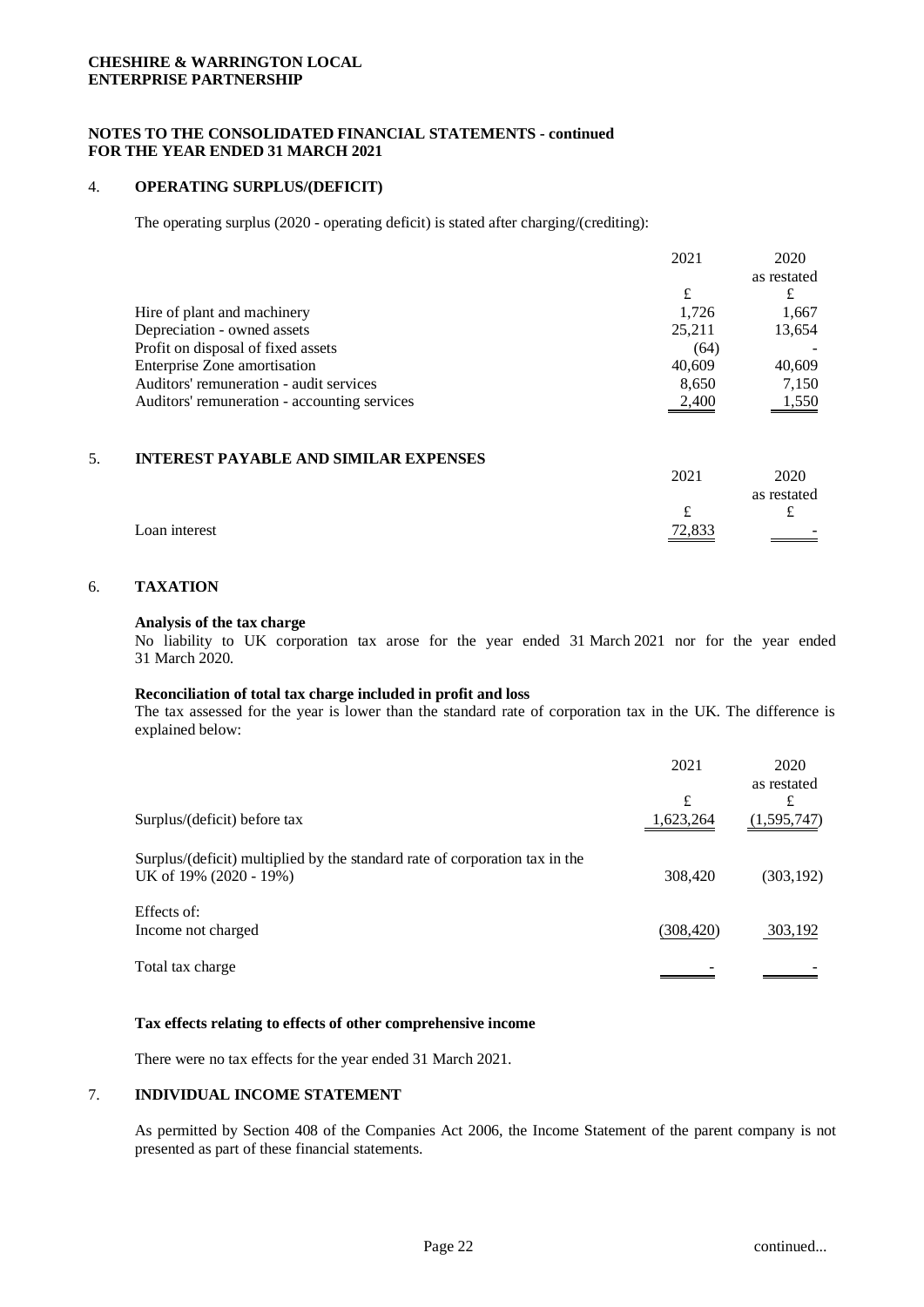#### **NOTES TO THE CONSOLIDATED FINANCIAL STATEMENTS - continued FOR THE YEAR ENDED 31 MARCH 2021**

## 8. **PRIOR YEAR ADJUSTMENT**

The prior year adjustment results from the inclusion in these financial statements of the LEP's investment in the Greater Manchester and Cheshire Life Sciences Fund which is funded by a £10 million grant from the Local Growth Fund. Previous financial statements had not included the grant funding or the investment.

#### 9. **INTANGIBLE FIXED ASSETS**

| ×<br>.,<br>۰.<br>۰,<br>M. |
|---------------------------|
|---------------------------|

|                                          | Enterprise<br>Zone<br>$\pounds$ |
|------------------------------------------|---------------------------------|
| <b>COST</b>                              |                                 |
| At 1 April 2020                          | 203,044                         |
| Additions                                | 4,923,098                       |
|                                          |                                 |
| At 31 March 2021                         | 5,126,142                       |
| <b>AMORTISATION</b>                      |                                 |
| At 1 April 2020                          | 81,218                          |
| Amortisation for year                    | 40,609                          |
|                                          |                                 |
| At 31 March 2021                         | 121,827                         |
|                                          |                                 |
| <b>NET BOOK VALUE</b>                    |                                 |
| At 31 March 2021                         | 5,004,315                       |
| At 31 March 2020                         | 121,826                         |
|                                          |                                 |
|                                          |                                 |
| Company                                  |                                 |
|                                          | Enterprise                      |
|                                          | Zone                            |
| <b>COST</b>                              | $\pounds$                       |
| At 1 April 2020                          | 203,044                         |
| <b>Additions</b>                         | 4,923,098                       |
|                                          |                                 |
| At 31 March 2021                         | 5,126,142                       |
|                                          |                                 |
| <b>AMORTISATION</b>                      |                                 |
| At 1 April 2020<br>Amortisation for year | 81,218                          |
|                                          | 40,609                          |
| At 31 March 2021                         | 121,827                         |
|                                          |                                 |
| <b>NET BOOK VALUE</b>                    |                                 |
| At 31 March 2021                         | 5,004,315                       |
|                                          |                                 |
| At 31 March 2020                         | 121,826                         |

The amount capitalised in respect of the Enterprise Zone represents costs incurred by the company on investment, marketing and development. The company is benefitting from an income stream derived from a proportion of the zone's business rates. The directors anticipate that the present value of the future income will significantly exceed the capitalised costs.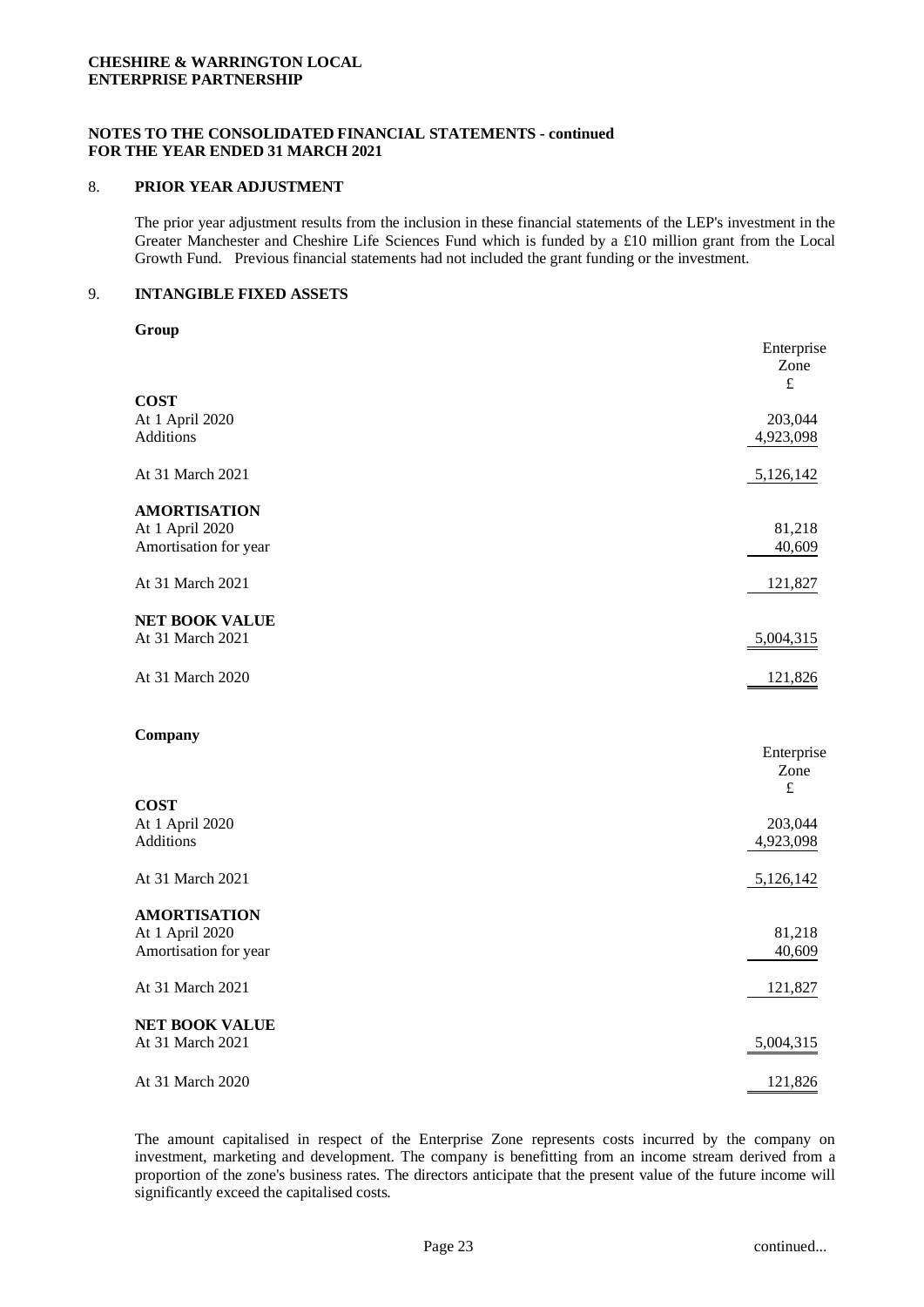## 10. **TANGIBLE FIXED ASSETS**

**Group**

| -----                  | Capital<br>improvements | Fixtures<br>and<br>fittings | Computer<br>equipment | Totals  |
|------------------------|-------------------------|-----------------------------|-----------------------|---------|
| <b>COST</b>            | £                       | £                           | £                     | £       |
| At 1 April 2020        | 148,000                 | 10,824                      | 93,980                | 252,804 |
| <b>Additions</b>       |                         |                             | 16,560                | 16,560  |
| Disposals              |                         |                             | (2,581)               | (2,581) |
| At 31 March 2021       | 148,000                 | 10,824                      | 107,959               | 266,783 |
| <b>DEPRECIATION</b>    |                         |                             |                       |         |
| At 1 April 2020        | 148,000                 | 5,280                       | 46,639                | 199,919 |
| Charge for year        |                         | 1,901                       | 23,310                | 25,211  |
| Eliminated on disposal |                         |                             | (744)                 | (744)   |
| At 31 March 2021       | 148,000                 | 7,181                       | 69,205                | 224,386 |
| <b>NET BOOK VALUE</b>  |                         |                             |                       |         |
| At 31 March 2021       |                         | 3,643                       | 38,754                | 42,397  |
| At 31 March 2020       |                         | 5,544                       | 47,341                | 52,885  |
|                        |                         |                             |                       |         |

## **Company**

|                        | Fixtures<br>and<br>fittings<br>£ | Computer<br>equipment<br>£ | Totals<br>£ |
|------------------------|----------------------------------|----------------------------|-------------|
| <b>COST</b>            |                                  |                            |             |
| At 1 April 2020        | 10,824                           | 78,140                     | 88,964      |
| Additions              |                                  | 11,249                     | 11,249      |
| Disposals              |                                  | (2,581)                    | (2,581)     |
| At 31 March 2021       | 10,824                           | 86,808                     | 97,632      |
| <b>DEPRECIATION</b>    |                                  |                            |             |
| At 1 April 2020        | 5,280                            | 37,359                     | 42,639      |
| Charge for year        | 1,901                            | 18,442                     | 20,343      |
| Eliminated on disposal |                                  | (744)                      | (744)       |
| At 31 March 2021       | 7,181                            | 55,057                     | 62,238      |
| <b>NET BOOK VALUE</b>  |                                  |                            |             |
| At 31 March 2021       | 3,643                            | 31,751                     | 35,394      |
| At 31 March 2020       | 5,544                            | 40,781                     | 46,325      |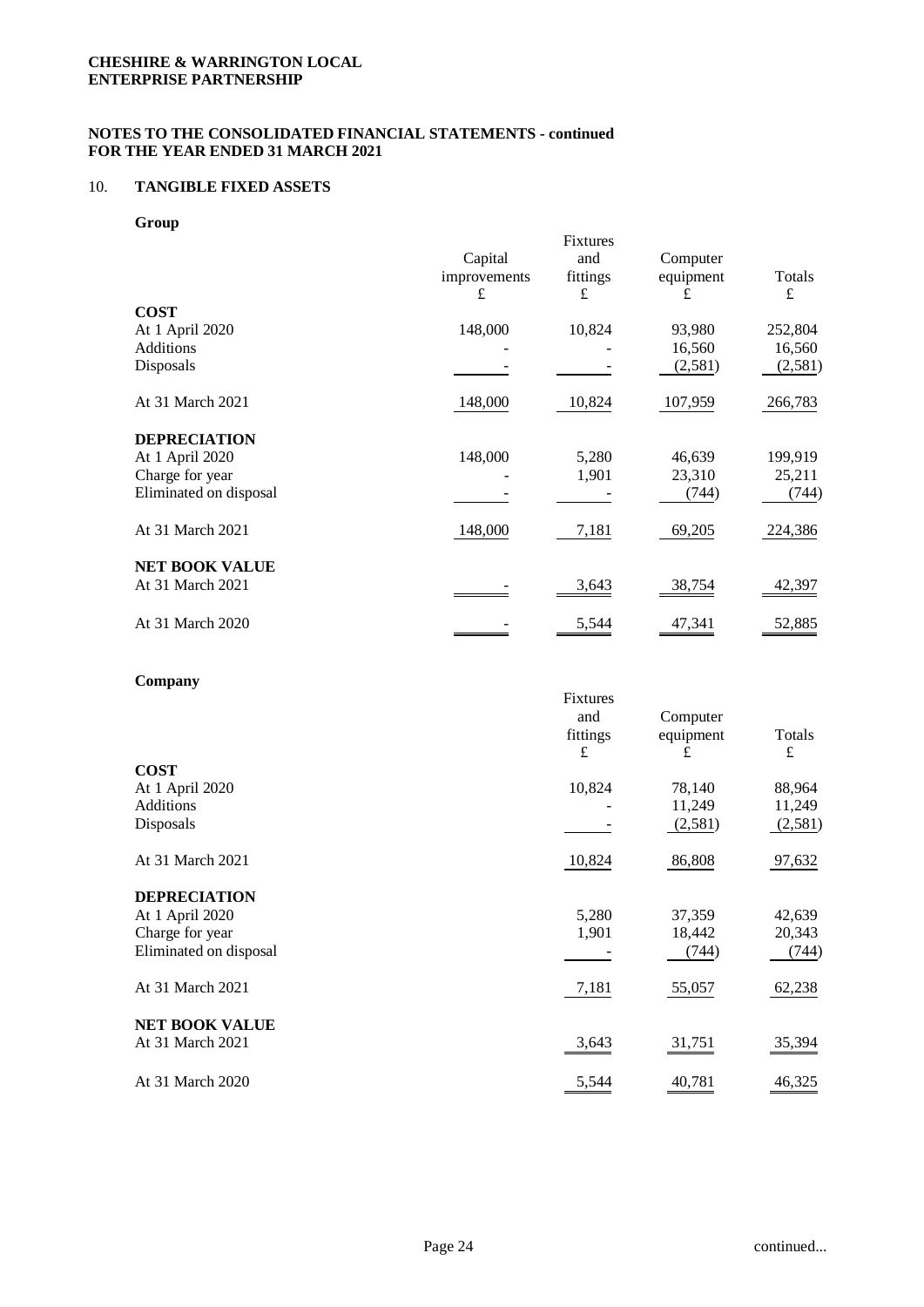## 11. **FIXED ASSET INVESTMENTS**

#### **Group**

|                          | GM &       |
|--------------------------|------------|
|                          | Cheshire   |
|                          | <b>LSF</b> |
|                          | Investment |
|                          | £          |
| <b>COST OR VALUATION</b> |            |
| At 1 April 2020          | 5,513,187  |
| Additions                | 1,302,941  |
| Revaluations             | 1,151,155  |
|                          |            |
| At 31 March 2021         | 7,967,283  |
|                          |            |
| <b>NET BOOK VALUE</b>    |            |
| At 31 March 2021         | 7,967,283  |
|                          |            |
| At 31 March 2020         | 5,513,187  |

The above investment represents the group's share of the investment held by the Greater Manchester & Cheshire Life Science Fund.

| $\mathbf{\sim}$          | Shares in                  | GM &<br>Cheshire              |             |
|--------------------------|----------------------------|-------------------------------|-------------|
|                          | group<br>undertakings<br>£ | <b>LSF</b><br>Investment<br>£ | Totals<br>£ |
| <b>COST OR VALUATION</b> |                            |                               |             |
| At 1 April 2020          | 1                          | 5,513,187                     | 5,513,188   |
| <b>Additions</b>         |                            | 1,302,941                     | 1,302,941   |
| <b>Revaluations</b>      |                            | 1,151,155                     | 1,151,155   |
| At 31 March 2021         | 1                          | 7,967,283                     | 7,967,284   |
| <b>NET BOOK VALUE</b>    |                            |                               |             |
| At 31 March 2021         |                            | 7,967,283                     | 7,967,284   |
| At 31 March 2020         |                            | 5,513,187                     | 5,513,188   |

The shares in group undertakings represent the company's 100% control of CWTB, which is registered in England and Wales and is a Destination Management Organisation for Tourist Information and Visitor services.

The above investment represents that company's share of the investment held by the Greater Manchester & Cheshire Life Sciences Fund.

#### 12. **STOCKS**

|               | Group    |             |
|---------------|----------|-------------|
|               | 2021     | 2020        |
|               |          | as restated |
|               | f<br>ىمە | ىم          |
| <b>Stocks</b> | 37,162   | 34,096      |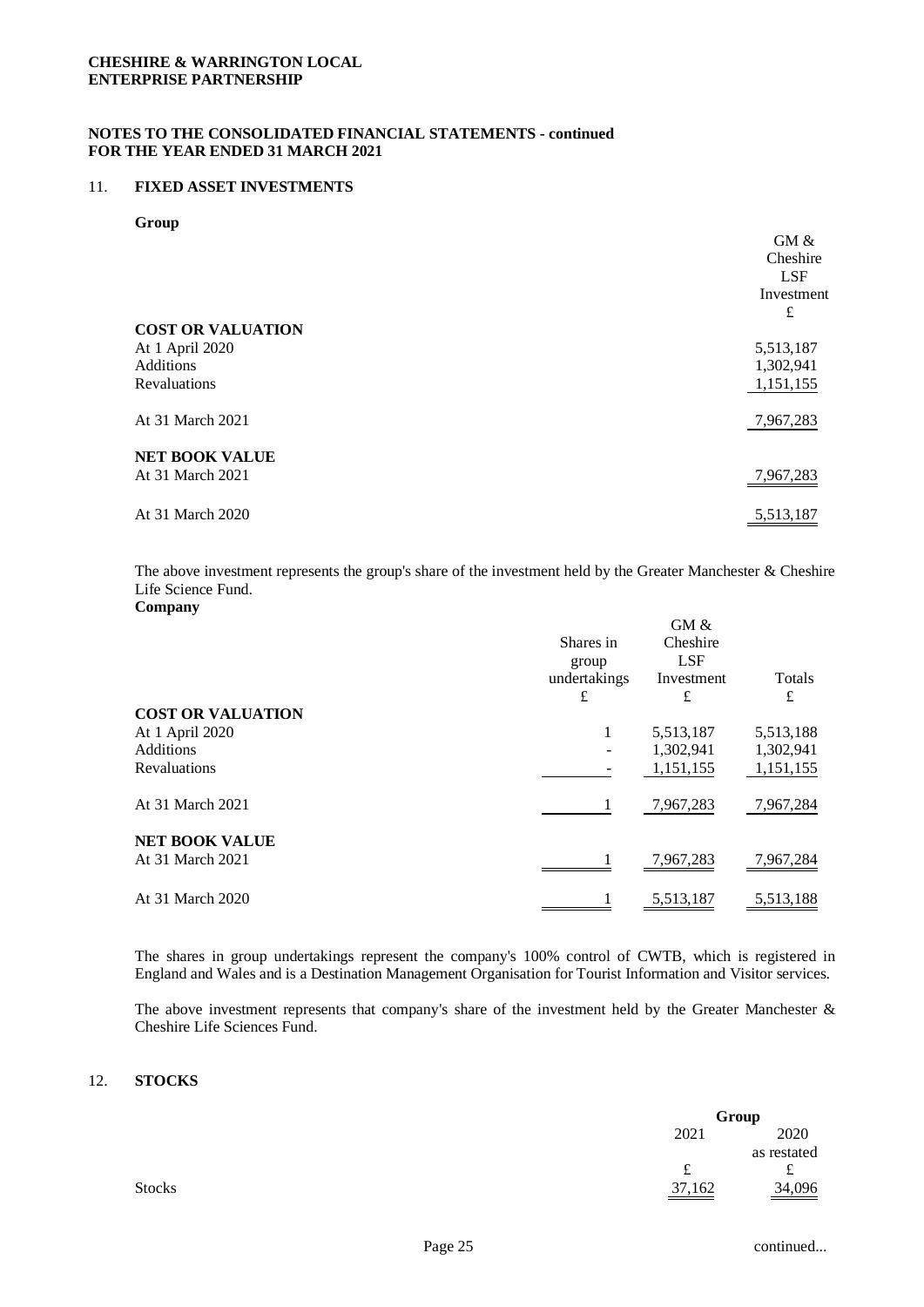# 13. **DEBTORS: AMOUNTS FALLING DUE WITHIN ONE YEAR**

|                                      | Group     |             | Company   |             |
|--------------------------------------|-----------|-------------|-----------|-------------|
|                                      | 2021      | 2020        | 2021      | 2020        |
|                                      |           | as restated |           | as restated |
|                                      | £         | £           | £         |             |
| Trade debtors                        | 602,921   | 422,598     | 474,475   | 404,322     |
| Other debtors                        | 4,670,854 | 2,902,787   | 4,670,854 | 2,888,787   |
| Amounts due from related undertaking | 862       |             | 862       |             |
| Amounts due from group undertakings  |           |             | 11,991    |             |
| Prepayments and accrued income       | 507,830   | 237,101     | 444,171   | 204,395     |
|                                      | 5,782,467 | 3,562,486   | 5,602,353 | 3,497,504   |

## 14. **CREDITORS: AMOUNTS FALLING DUE WITHIN ONE YEAR**

|                                 | Group     |             | Company |             |
|---------------------------------|-----------|-------------|---------|-------------|
|                                 | 2021      | 2020        | 2021    | 2020        |
|                                 |           | as restated |         | as restated |
|                                 | £         | £           | £       | £           |
| Trade creditors                 | 245,698   | 467,322     | 214,383 | 416,952     |
| Social security and other taxes | 206,273   | 128,641     | 113,992 | 72,151      |
| Other creditors                 | 38,079    | 34,159      |         | 6,834       |
| Accruals and deferred income    | 732,806   | 1,110,207   | 518,722 | 931,411     |
|                                 | 1,222,856 | ,740,329    | 847,097 | ,427,348    |

# 15. **CREDITORS: AMOUNTS FALLING DUE AFTER MORE THAN ONE YEAR**

|                           |           | Group       |           | Company     |
|---------------------------|-----------|-------------|-----------|-------------|
|                           | 2021      | 2020        | 2021      | 2020        |
|                           |           | as restated |           | as restated |
|                           |           |             |           |             |
| Other loans (see note 16) | 8,000,001 | -           | 8,000,001 | -           |

# 16. **LOANS**

An analysis of the maturity of loans is given below:

|                                                                          | Group     |             | Company   |             |
|--------------------------------------------------------------------------|-----------|-------------|-----------|-------------|
|                                                                          | 2021      | 2020        | 2021      | 2020        |
|                                                                          |           | as restated |           | as restated |
|                                                                          | £         | £           | £         | £           |
| Amounts falling due between two and five years:                          |           |             |           |             |
| Other loans - 2-5 years                                                  | 2,185,771 |             | 2,185,771 |             |
| Amounts falling due in more than five years:<br>Repayable by instalments |           |             |           |             |
| Other loans more 5yrs instal                                             | 5,814,230 |             | 5,814,230 |             |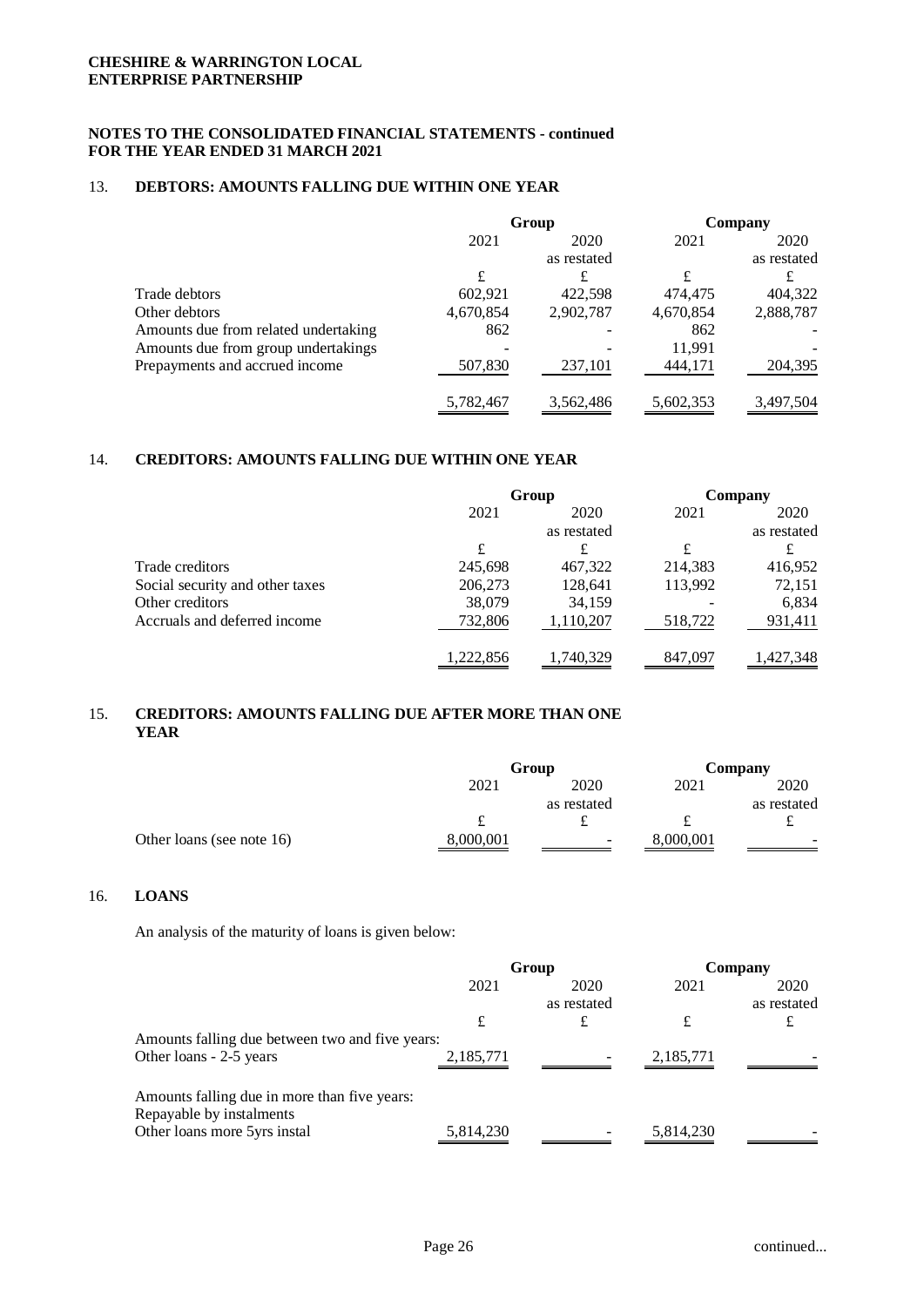## **NOTES TO THE CONSOLIDATED FINANCIAL STATEMENTS - continued FOR THE YEAR ENDED 31 MARCH 2021**

#### 17. **LEASING AGREEMENTS**

Minimum lease payments fall due as follows:

#### **Group**

|                            |        | Non-cancellable operating |
|----------------------------|--------|---------------------------|
|                            |        | leases                    |
|                            | 2021   | 2020                      |
|                            |        | as restated               |
|                            | £      | £                         |
| Within one year            | 28,600 | 6,596                     |
| Between one and five years | 21,450 |                           |
|                            | 50,050 | 6,596                     |

#### **Company**

|                            |        | Non-cancellable operating |
|----------------------------|--------|---------------------------|
|                            | leases |                           |
|                            | 2021   | 2020                      |
|                            |        | as restated               |
|                            | £      | £                         |
| Within one year            | 28,600 | 6,596                     |
| Between one and five years | 21,450 |                           |
|                            | 50,050 | 6,596                     |

#### 18. **SECURED DEBTS**

The following secured debts are included within creditors:

|             |           | Group       |
|-------------|-----------|-------------|
|             | 2021      | 2020        |
|             |           | as restated |
|             | £         | ∼           |
| Other loans | 8,000,001 | -           |

At 31 March 2021, the loan with Cheshire East Borough Council is £8,000,001 (2020: £nil).

This loan is without recourse above the business rates received by the LEP.

There are two parts to this loan, the first drawdown was the Glasshouse project for £3,986,983, the termination date is 31 October 2032. The interest rate on the loan is 3.13%

The second drawdown was the Blocks 22-24 project for £4,013,018, the termination date is 31 October 2036. The interest rate on the loan is 3.26%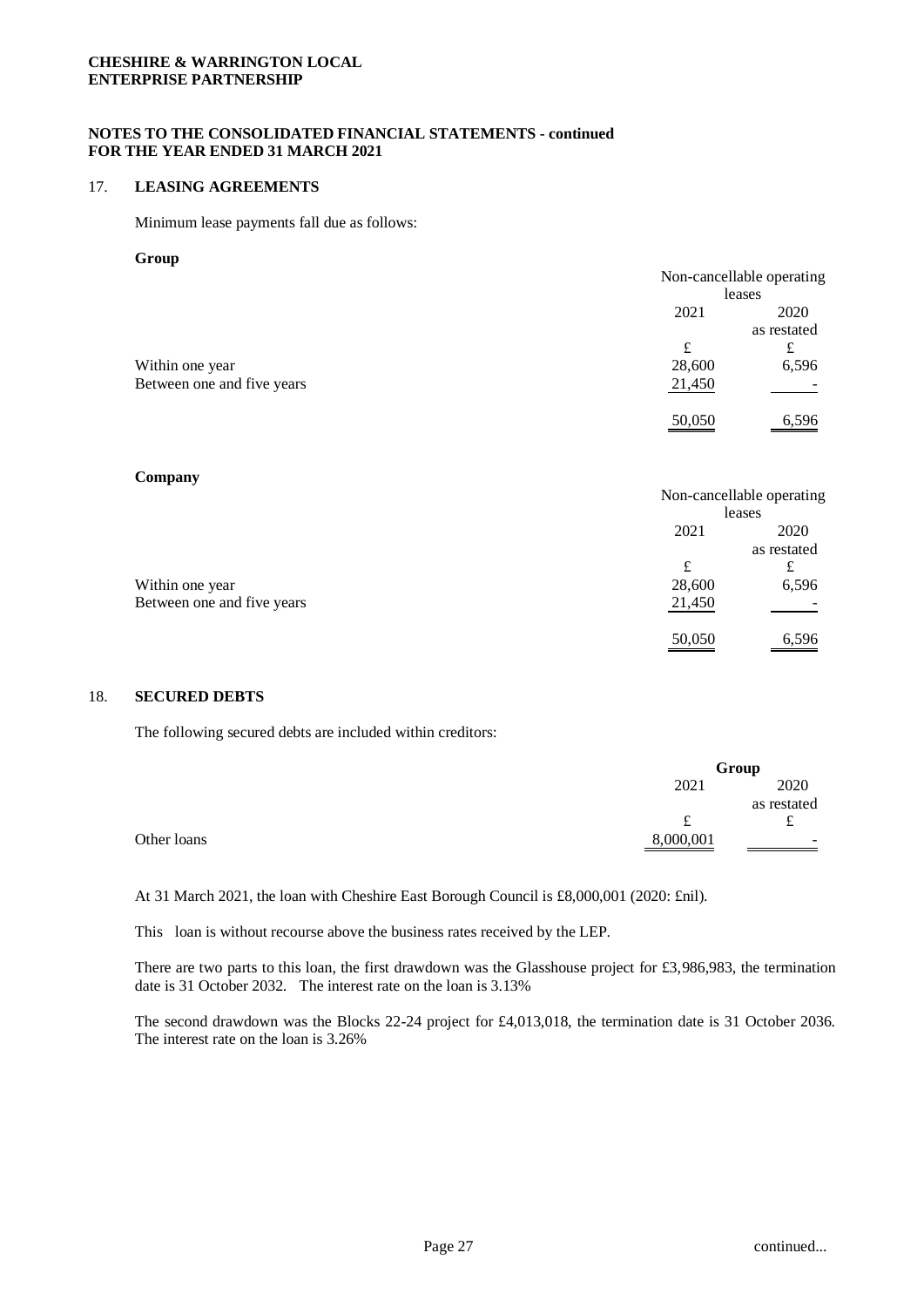## 19. **RESERVES**

**Group**

|                      | Income        |             |            |
|----------------------|---------------|-------------|------------|
|                      | and           | Fair        |            |
|                      | expenditure   | value       |            |
|                      | account       | reserve     | Totals     |
|                      | £             | £           | £          |
| At 1 April 2020      | 10,593,858    | (1,598,026) | 8,995,832  |
| Surplus for the year | 1,623,264     |             | 1,623,264  |
| Fair value transfer  | (1, 151, 155) | 1,151,155   |            |
| At 31 March 2021     | 11,065,967    | (446,871)   | 10,619,096 |

## **Company**

| Income      |             |            |
|-------------|-------------|------------|
| and         | Fair        |            |
| expenditure | value       |            |
| account     | reserve     | Totals     |
| £           | £           | £          |
| 10,296,153  | (1,598,026) | 8,698,127  |
| 1,674,197   |             | 1,674,197  |
| (1,151,155) | 1,151,155   |            |
| 10,819,195  | (446,871)   | 10,372,324 |
|             |             |            |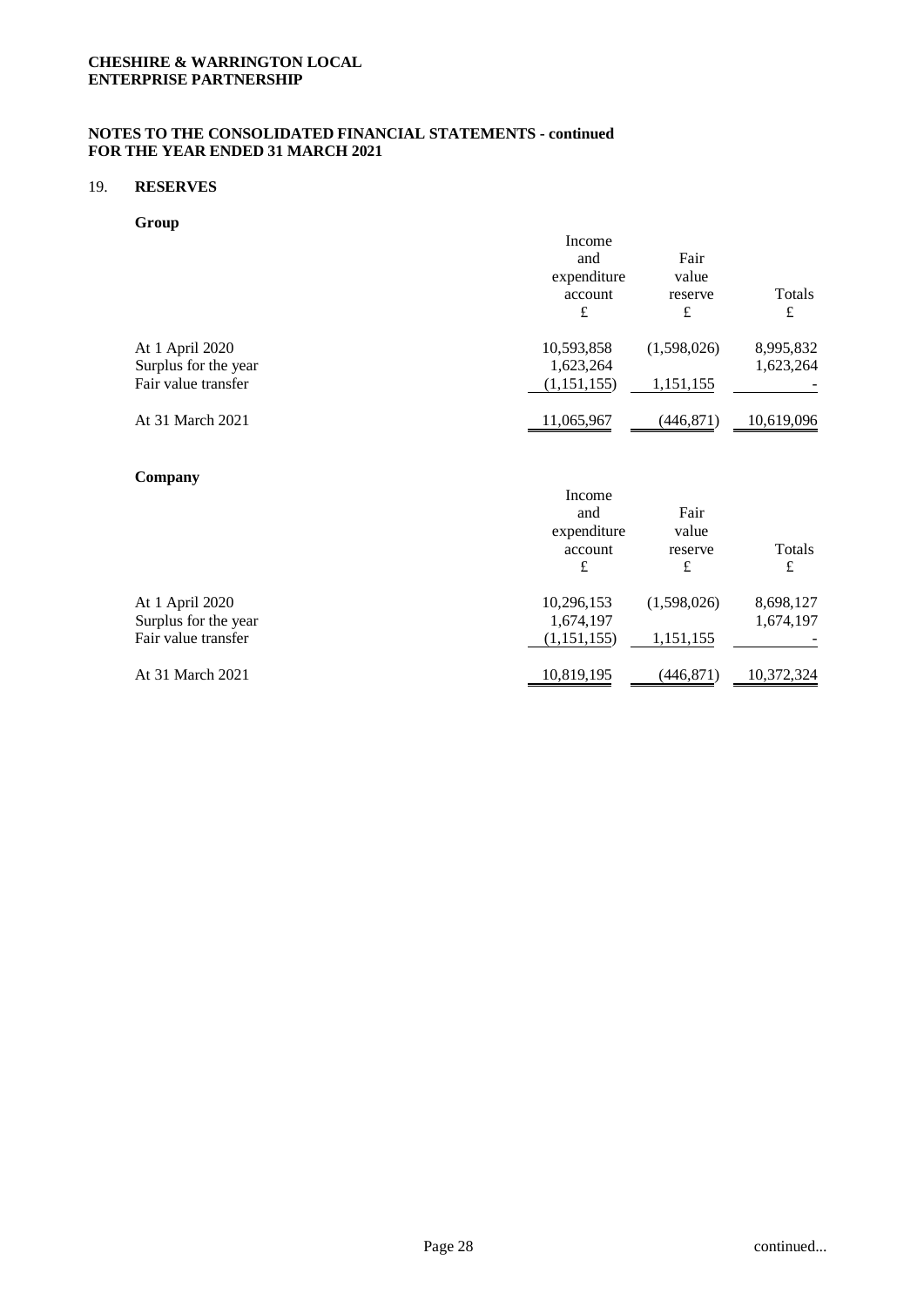## **NOTES TO THE CONSOLIDATED FINANCIAL STATEMENTS - continued FOR THE YEAR ENDED 31 MARCH 2021**

#### 20. **RELATED PARTY DISCLOSURES**

During the year the company entered into transactions in the normal course of business with the following member organisations, in which common directors have non financial interests, to deliver the economic development services in the Cheshire and Warrington sub region.

#### **Contributions received towards operating costs:**

| Warrington Borough Council                       | £58,267    |
|--------------------------------------------------|------------|
| <b>Cheshire East Borough Council</b>             | £3,091,406 |
| <b>Cheshire West and Chester Borough Council</b> | £311,067   |

#### **Amounts paid for projects in year:**

| Warrington Borough Council                       | £23.458  |
|--------------------------------------------------|----------|
| <b>Cheshire East Borough Council</b>             | £154,200 |
| <b>Cheshire West and Chester Borough Council</b> | £238,437 |

The amounts outstanding from/(to) member organisations by the company are summarised as follows:

| Warrington Borough Council              | £nil    | $(2020 - \pounds(17, 848))$  |
|-----------------------------------------|---------|------------------------------|
| <b>Cheshire East Borough Council</b>    |         | £3,530,693 (2020 - £378,557) |
| Cheshire West & Chester Borough Council | £77.690 | $(2020 - \text{Enil})$       |

In addition, Cheshire East Borough Council provided the company with a loan of £8,000,001 which remains outstanding at the year end.

#### 21. **LIMITED LIABILITY**

Liability is limited by guarantee to £1 per member. The number of members at the period end was five.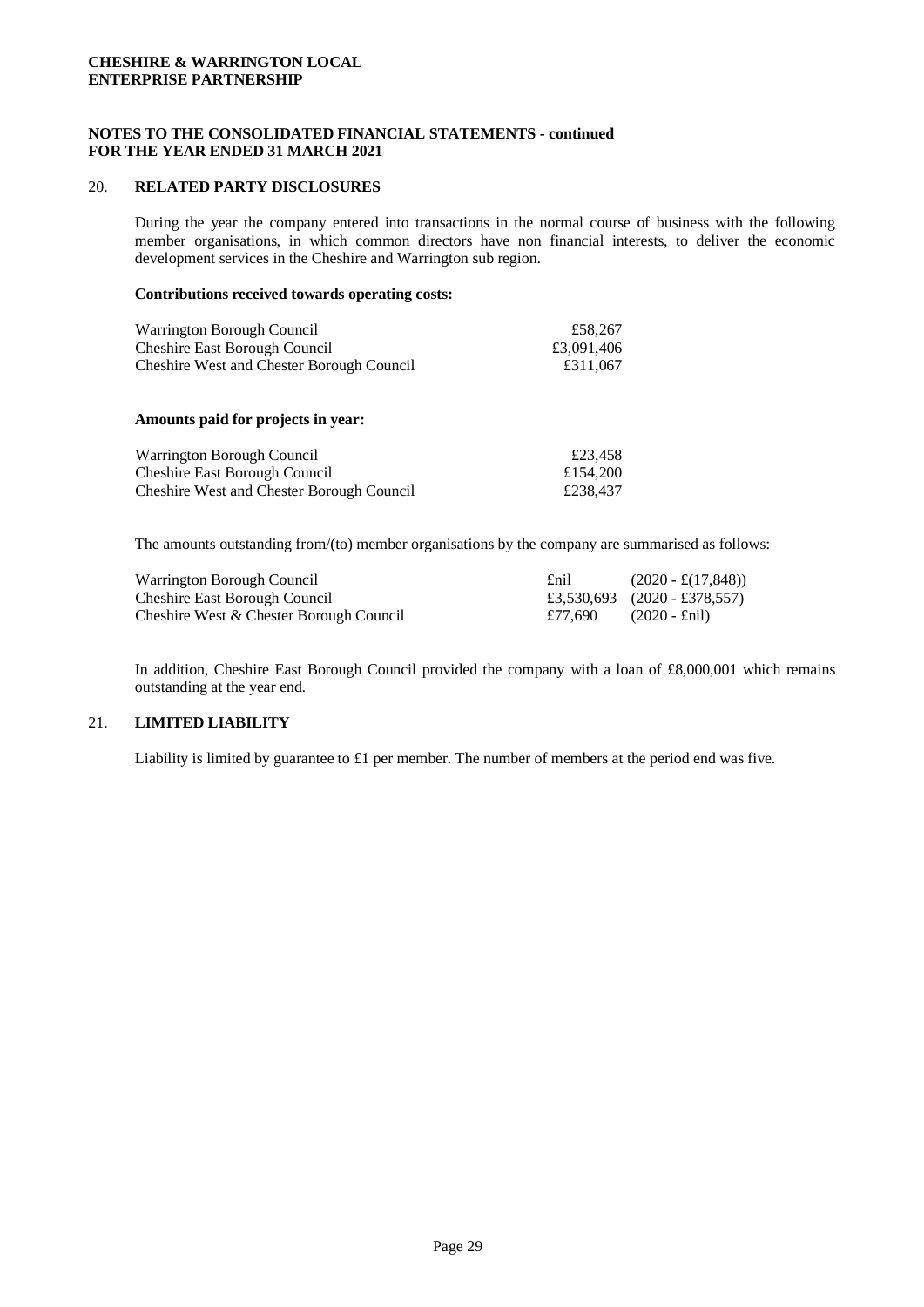## **COMPANY DETAILED INCOME AND EXPENDITURE ACCOUNT FOR THE YEAR ENDED 31 MARCH 2021**

|                                            | 2021      |           | 2020        |           |
|--------------------------------------------|-----------|-----------|-------------|-----------|
|                                            |           |           | as restated |           |
|                                            | $\pounds$ | $\pounds$ | $\pounds$   | $\pounds$ |
| <b>Turnover</b>                            |           |           |             |           |
| <b>Local Authority Grants</b>              | 663,670   |           | 376,372     |           |
| <b>Central Government or Agency Grants</b> |           |           |             |           |
| (Core)                                     | 401,977   |           | 407,538     |           |
| Central Government or Agency               |           |           |             |           |
| Grants (Programme)                         | 1,109,710 |           | 596,807     |           |
| Other funding                              | 316,518   |           | 199,475     |           |
| <b>Enterprise Zone Retained</b>            |           |           |             |           |
| <b>Business Rates</b>                      | 1,182,915 |           | 911,219     |           |
| Northern Powerhouse 11                     | 514,030   |           | 601,986     |           |
| Management fee recovered                   | 236,846   |           | 203,691     |           |
|                                            |           | 4,425,666 |             | 3,297,088 |
| <b>Expenditure</b>                         |           |           |             |           |
| Office costs                               | 46,031    |           | 39,691      |           |
| Directors' salaries                        | 36,000    |           | 25,500      |           |
| Directors' social security                 | 2,746     |           | 2,328       |           |
| Wages                                      | 650,260   |           | 754,324     |           |
| Social security                            | 88,842    |           | 86,237      |           |
| Pensions                                   | 26,555    |           | 47,466      |           |
| Recruitment costs                          | 1,367     |           | 69,507      |           |
| Telephone                                  | 5,094     |           | 6,664       |           |
| Consultancy and third party support        | 149,947   |           | 175,346     |           |
| Travel and subsistence                     | 502       |           | 28,919      |           |
| IT support                                 | 75,574    |           | 40,086      |           |
| Subscriptions                              | 35,286    |           | 18,156      |           |
| Training and development                   | 2,035     |           | 3,197       |           |
| <b>Bank</b> charges                        | 254       |           | 211         |           |
| Internal meetings                          | 15,000    |           | 5,201       |           |
| Programme costs                            | 1,686,849 |           | 992,170     |           |
| Local industrial strategy                  | 190,066   |           | 170,557     |           |
| Legal and professional                     | 19,022    |           | 49,129      |           |
| Communications, PR and website             | 201,246   |           | 108,240     |           |
| Northern Powerhouse 11                     | 513,667   |           | 598,234     |           |
| Auditors' remuneration                     | 6,100     |           | 4,700       |           |
|                                            |           |           |             |           |
| Other expenditure                          | 16,460    | 3,768,903 |             | 3,225,863 |
|                                            |           |           |             |           |
|                                            |           | 656,763   |             | 71,225    |
| <b>Finance costs</b>                       |           |           |             |           |
| Loan interest                              |           | 72,833    |             |           |
|                                            |           | 583,930   |             | 71,225    |
| <b>Depreciation</b>                        |           |           |             |           |
| <b>Enterprise Zone</b>                     | 40,609    |           | 40,609      |           |
|                                            |           |           | 158         |           |
| Fixtures and fittings                      | 1,901     |           |             |           |
| Computer equipment                         | 18,442    |           | 4,216       |           |
|                                            |           | 60,952    |             | 44,983    |
|                                            |           |           |             |           |
| Carried forward                            |           | 522,978   |             | 26,242    |

This page does not form part of the statutory financial statements